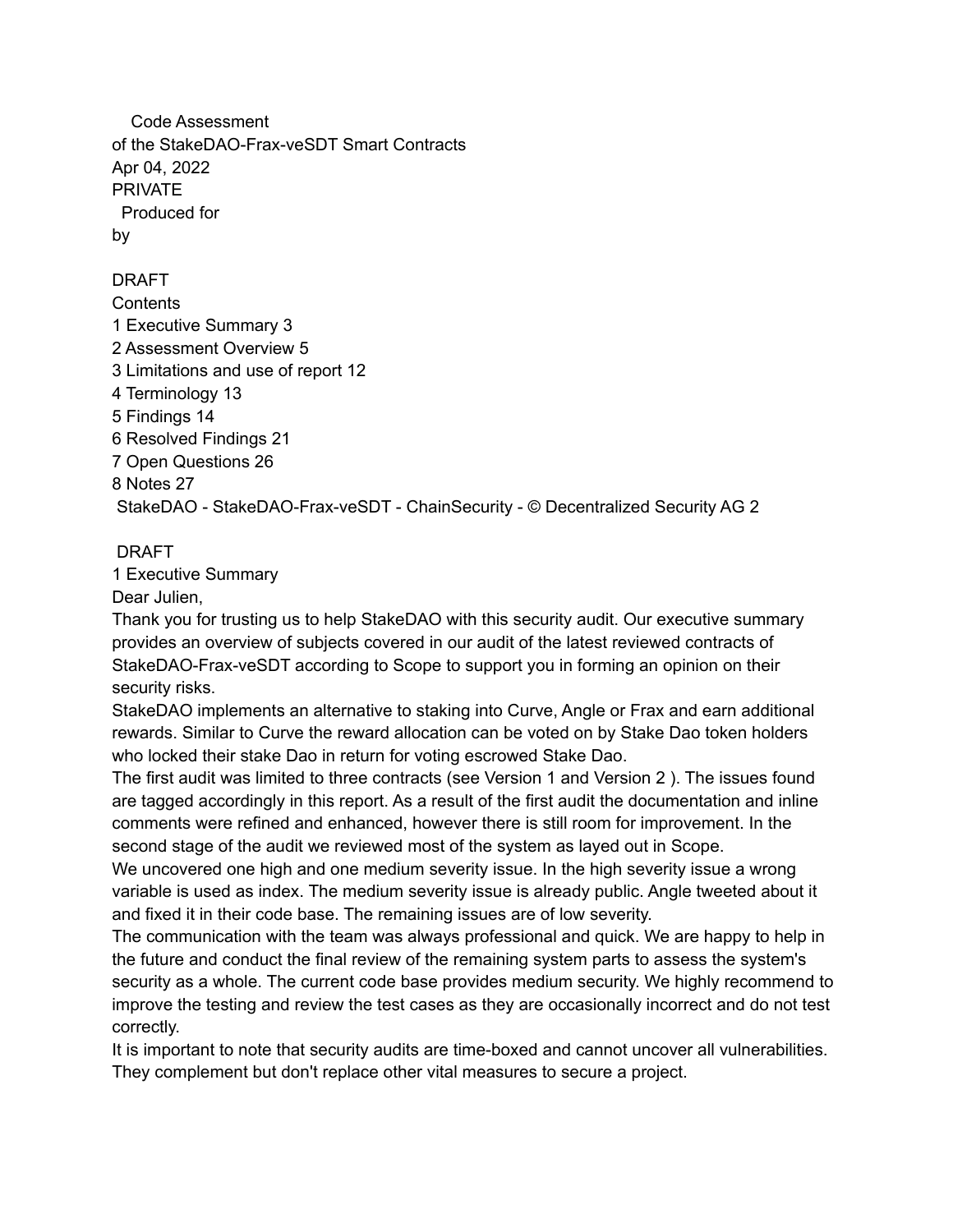The following sections will give an overview of the system, our methodology, the issues uncovered and how they have been addressed. We are happy to receive questions and feedback to improve our service.

Sincerely yours, ChainSecurity

StakeDAO - StakeDAO-Frax-veSDT - ChainSecurity - © Decentralized Security AG 3

#### DRAFT

1.1 Overview of the Findings Below we provide a brief numerical overview of the findings and how they have been addressed. Critical -Severity Findings High -Severity Findings • No Response Medium -Severity Findings Low -Severity Findings 0 1 1 3 26 • Code Corrected 1 • Specification Changed 1 • No Response 1 • Code Corrected 9 • Acknowledged 3 • No Response 14 StakeDAO - StakeDAO-Frax-veSDT - ChainSecurity - © Decentralized Security AG 4

DRAFT

2 Assessment Overview

In this section, we briefly describe the overall structure and scope of the engagement, including the code commit which is referenced throughout this report.

2.1 Scope

The assessment was performed on the source code files inside the StakeDAO/sd-frax-veSDT repository based on the documentation files. The table below indicates the code versions relevant to this report and when they were received.

Version 3

The Solidity compiler version 0.8.7 and Vyper compiler version 0.2.16 were chosen for the smart contracts.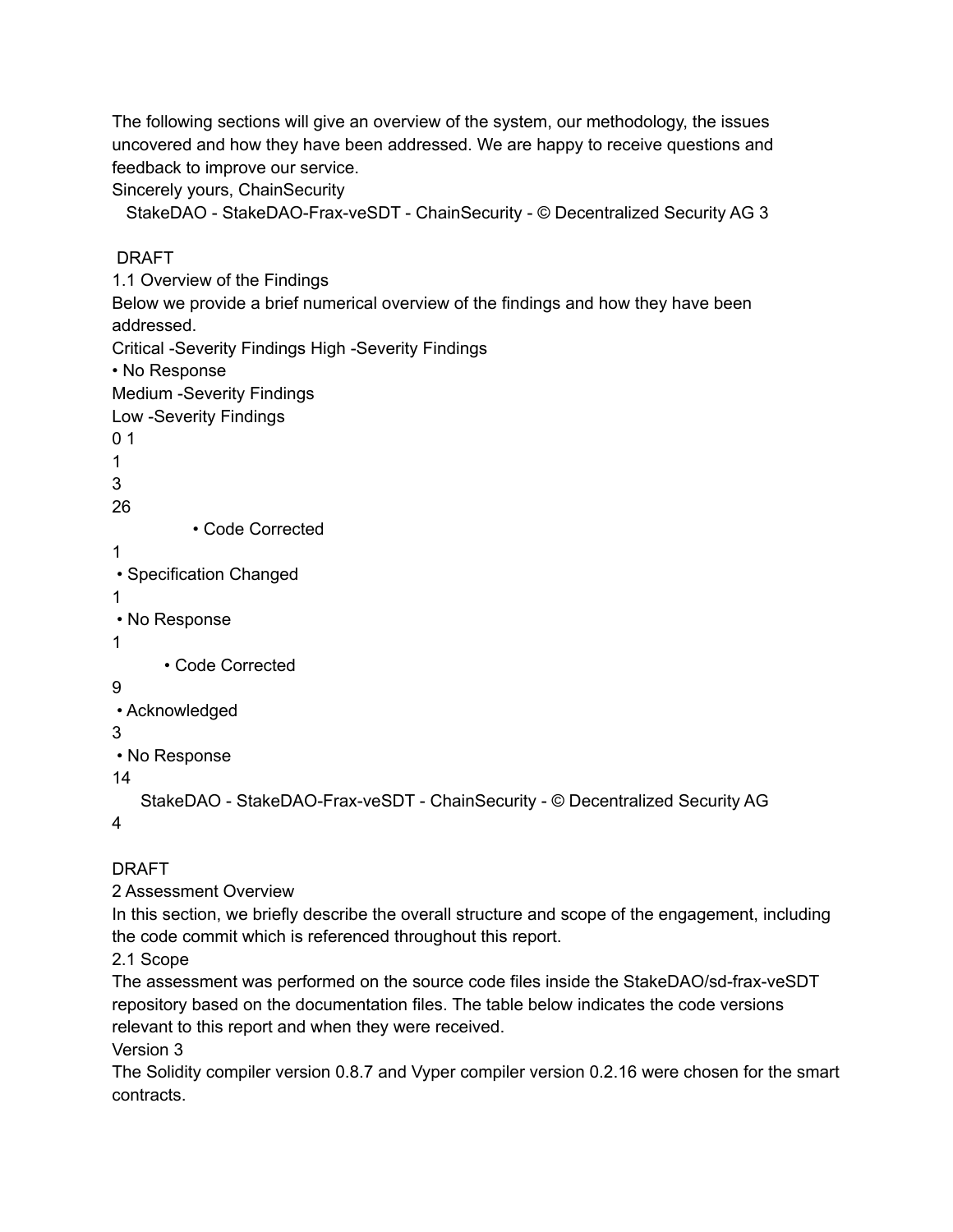#### 2.1.1 Excluded from scope

Version 3

The following files were excluded from the scope of this audit: • AngleAccumulatorV2.sol

- CrvDepositor.sol
- sdCRV.sol
- CrvAccumulator.sol
- contracts in external folder

The system is reviewed with the current configuration and tokens only and not for the general use with other tokens that might have different behavior or decimals. We only reviewed the functionality for gauges of type 0, for other types we did not review the respective contracts and, hence, we assume they work as expected and are secure.

V Date Commit Hash **Note** 1 14 Jan 2022 7e702aba329d5780ef5841f44ad699385b8b428f Initial Version  $\mathcal{P}$ 15 Feb 2022 86c5b856c17a8fe8c4b393eaeb967ec47830a499 Version 2 3 22 Mar 2022 3868862eb3fb3a360ddeb3a0e95fcf4b4acf2252 Version 3 StakeDAO - StakeDAO-Frax-veSDT - ChainSecurity - © Decentralized Security AG 5

### DRAFT

2.2 System Overview

This system overview describes the initially received version ( Version 1 ) of the contracts as defined in the Assessment Overview.

Furthermore, in the findings section, we have added a version icon to each of the findings to increase the readability of the report.

The contracts in the scope of this audit from StakeDAO-Frax-veSDT consist of two systems. One for Stake Dao's SDT owners to earn rewards on their STD and one for CRV, Angle and Frax token owners to earn rewards on their respective tokens. The systems are connected as SDT token owners can distribute newly minted SDT tokens to users invested in Stake Dao with CRV, Angle and/or Frax. We first describe the system for CRV, Angle and Frax token investors. Curve, Frax or Angle tokens owners can stake their tokens into Stake Dao's depositor contracts. The users' funds are meant to be locked forever and can only be recovered by Stake Dao's governance account after the lock in the respective underlying protocol has expired. When depositing, the user receives sdTokens (e.g., sdFXS for Frax). The depositor contract forwards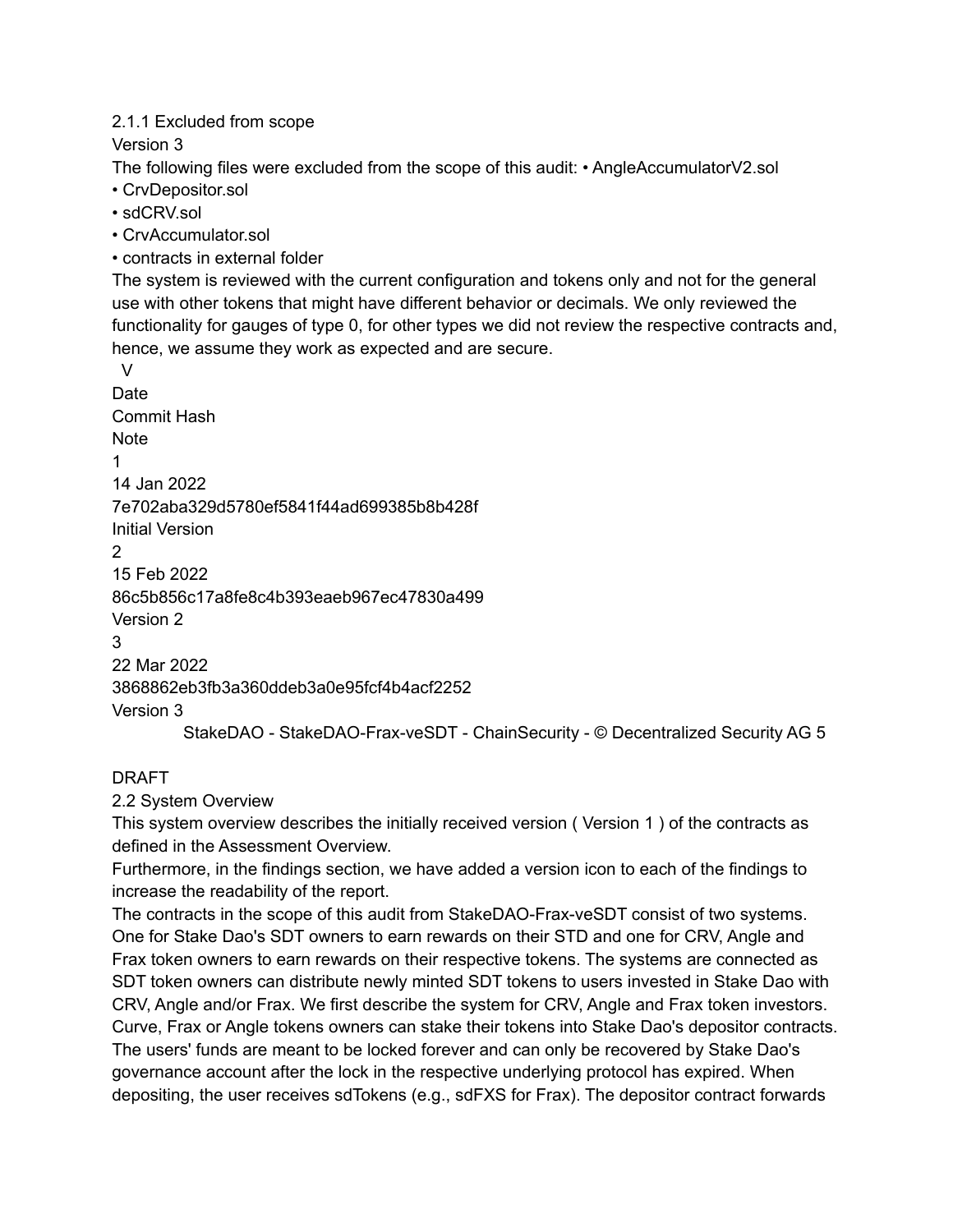the funds to a locker contract which locks up the CRV, FXS or ANGLE in the native staking contracts to receive native voting escrowed tokens (e.g., veCRV). The voting escrowed tokens are kept in Stake Dao's locker contract but can be taken out by Stake Dao's governance contract at anytime. Stake Dao's governance can also vote on the gauge weights with the full voting escrow token balance in the respective underlying protocol. The reward tokens earned from the native protocol (e.g., sanUSD EUR for ANGLE or 3CRV for Curve) are collected in Stake Dao's accumulator contracts (e.g., Angle accumulator) and forwarded to Stake Dao's gauge contracts. Users can claim their rewards from the gauge contracts directly or through a ClaimRewards helper contract. Additionally to the rewards from Curve, Angle and Frax through the accumulator contracts, the gauge contracts get SDT from the SDT distributor contract. The second part of the system is responsible for setting the SDT distribution weights between the gauges. Users can stake their SDT into the veSDT contract. As a reward for staking the users receive sdFrax3CRV token. Furthermore, users owning veSDT can vote on the SDT distribution in the GaugeController contract which will set the weights for the gauge allocation. The distribution weights can be always overwritten by Stake Dao's governance.

#### 2.2.1 sdToken

In Version 1 this contract was named sdFXSToken and renamed to sdToken. The contract implements an ERC20-compliant token and in addition has a state variable that stores the address of the operator. Initially, the operator is set to the msg.sender in the constructor of the contract. The contract implements following functions:

• setOperator: sets a new operator for the contract. Only the current operator can call this function.

• mint: mints new tokens for an arbitrary address and can be called only by the operator.

• burn: burns tokens from an arbitrary address and reduces the total supply. Only operator can call this function.

A special version of the sdToken is the sdCRV which in the constructor handles the fact that Stake Dao already has an sdVeCrv token that is still supported but should be converted into the new token in the CrvDepositor.

#### 2.2.2 Depositor

In Version 1 this contract was named FxsDepositor. Depositor contract enables end users to deposit, lock, and stake their tokens. All users locking tokens via this contract commit to the same unlock time. Whenever locking is triggered, the function LockFXS postpones the unlock time to four years from the current timestamp. The governance can change this default behavior by setting relock to false. In this situation, users can still deposit, lock and stake tokens but the unlock time is not postponed.

StakeDAO - StakeDAO-Frax-veSDT - ChainSecurity - © Decentralized Security AG 6

#### DRAFT

• deposit: allows any user to deposit FXS tokens into the contract. The users should specify their preference if they want the tokens to be also locked and staked in veFXS. It is important to note that FXS tokens cannot be withdrawn by users once they are locked.

• depositFor Version 1 : similar to deposit but the tokens are minted for a specified address, while the FXS tokens are paid by the msg.sender. Differently from deposit, this function always locks and stakes the deposited tokens.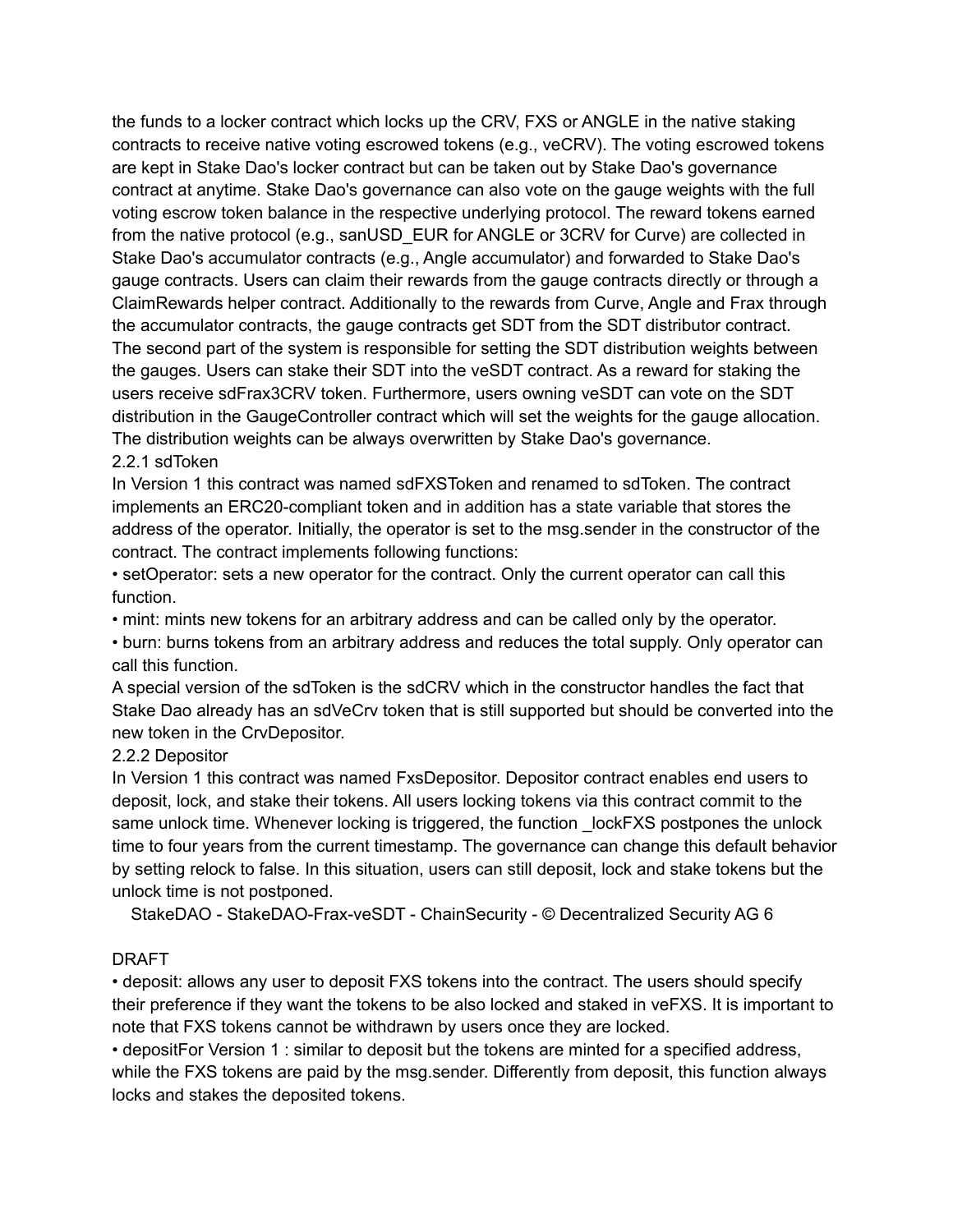• depositAll: a wrapper function to call deposit with the whole balance of the caller.

• lockFXS renamed to lockToken: anyone can call this function to trigger the locking of FXS tokens that are held by this contract. The function rewards the caller with incentiveToken tokens that are minted on behalf of the caller.

• Setters: the governance can update the important state variables, such as: governance, gauge, relock, lockIncentive, and the operator of the sdToken.

A special version of the Depositor is the CrvDepositor that supports Stake Dao's legacy curve contract sdVeCrV. The token can be converted by locking it forever to the new sdCrv by calling lockSdveCrvToSdCrv.

2.2.3 Locker contracts

In Version 1 this contract was named FraxLocker, while in Version 2 it was renamed to FxsLocker. Version 2 supports FXS in the FxsLocker and Angle in the AngleLocker. They work very similar and we describe the logic with the FXS locker. The curve locker is already deployed. Existing sdveCRV holders can migrate to the new sdCRV token, by forever locking their sdveCRV tokens in the CrvDepositor contract. Locker contracts are responsible for locking the native tokens to voting escrow tokens like veFXS (voting escrow FXS). Therefore, FxsLocker should be whitelisted by the voting escrow contract like veFXS. End users do not interact directly with this contract as its functionalities are restricted to special addresses: governance, fxsDepositor and accumulator. The contract

implements the following functions:

• createLock: creates a lock in e.g., veFXS contract that locks FXS tokens for a given time. The function can be called only by the governance.

• increaseAmount: increases the amount of locked tokens while preserving the unlocking time. The function can be called only by the governance or the depositor.

• increaseUnlockTime: postpones the unlock time for the locked tokens. This increases the vote weight of tokens already locked. The function can be called only by the governance or the depositor.

• claimFXSRewards: transfers the yield for the Yield Distributor to an arbitrary address passed as parameter to the function. The function can be called only by the governance or the accumulator.

• release: withdraws the locked tokens after the lock time has expired. The tokens are transferred to an arbitrary address passed as parameter to the function. The function can be called only by the governance.

• voteGaugeWeight: forwards the call to Gauge Controller. The function can be called only by the governance.

• Setters: the contract implements multiple functions that are restricted to the governance and allow the update of important state variables, such as governance, fxsDepositor, yieldDistributor, gaugeController and accumulator.

Finally, the locker contracts implement a special function execute(to, value, data) which allows the governance to call any address to, with any msg.value and arbitrary data. The already deployed CRV locker is out of scope.

Lockers are communicating with the external protocols to get the rewards and forward the rewards to the corresponding accumulators.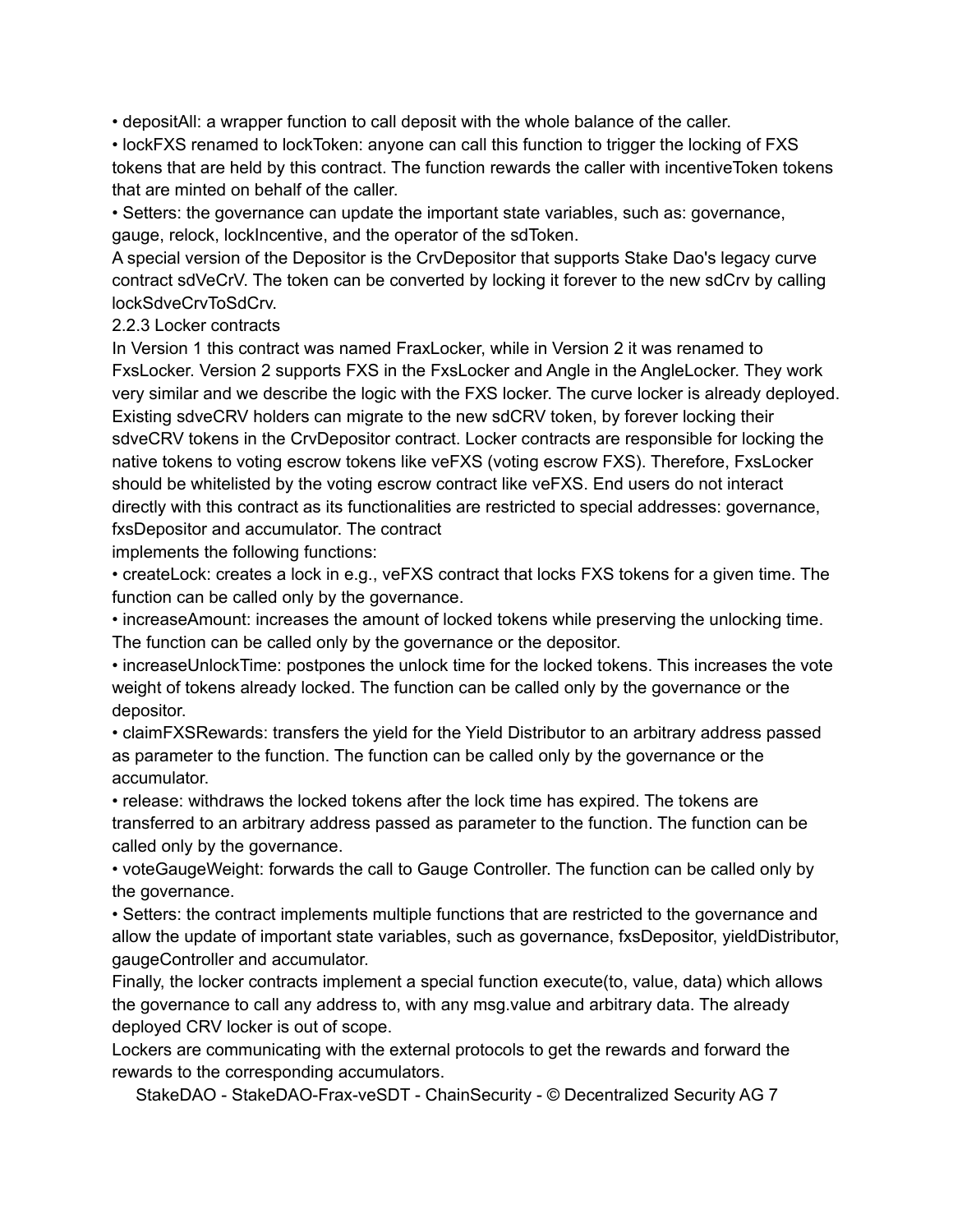2.2.4 Accumulators

Accumulator contracts can be triggered to call the locker which will get the rewards from the native third party protocol, send it to the locker and the locker will forward it to the respective gauge. In Angle's AngleAccumulatorV2 it will convert the reward token SAN USDC EUR to agEUR before sending it to the gauges.

The main functionality of the accumulator are the two functions:

• notify and notifyAll which trigger the locker to withdraw and send potential rewards to the accumulator which forwards the funds the gauge.

Besides this functions the accumulator has:

• notifyExtraReward and notifyAllExtraReward which are simply forwarding either a precise balance given as argument or all reward tokens that might be in the accumulator to the gauge.

• depositToken to deposit tokens to send any tokens into the contract (which could also be done with a normal transfer).

• rescueERC20 allows the governance account to withdraw any funds from the contract.

• setter function restricted to the governance to set gauge, governance, locker and the reward token.

There are two Angle accumulators (one converting the SAN\_USDC\_EUR one simply forwarding it), one CurveAccumulator and the FxsAccumulator.

#### 2.2.5 Liquidity Gauges

After receiving the funds from the accumulators, users that locked and staked into the LiquidityGaugeV4 contract via the depositor or directly in the gauge contract, can claim and withdraw their rewards. The gauges calculate the amount a user is eligible to receive.

• user\_checkpoint takes care of the accounting of the claimed and claimable funds.

• set rewards receiver is used to set a default receiver for funds. It can be called by any user to set it for the same user.

• claim rewards claims the user's rewards and triggers the accounting

• claim rewards for is called by the helper contract claimRewards and helps users to claim and re-stake their funds.

• kick user that boosted their voting power and did not update after boosting will have an incorrect voting power. By calling kick other users can correct the voting power back to the correct one.

• deposit allows sdToken owners to stake their tokens and be eligible for the gauge's rewards.

• withdraw allows users who staked sdTokens to withdraw their staked sdTokens.

The following functions are similar to the ERC20 functions but include the accounting for past rewards. • transfer

- transferFrom
- approve

• increaseAllowance • decreaseAllowance

The flowing functions are functions only the admin can call

• add reward sets a new distributor (accumulator) contract for a new reward token.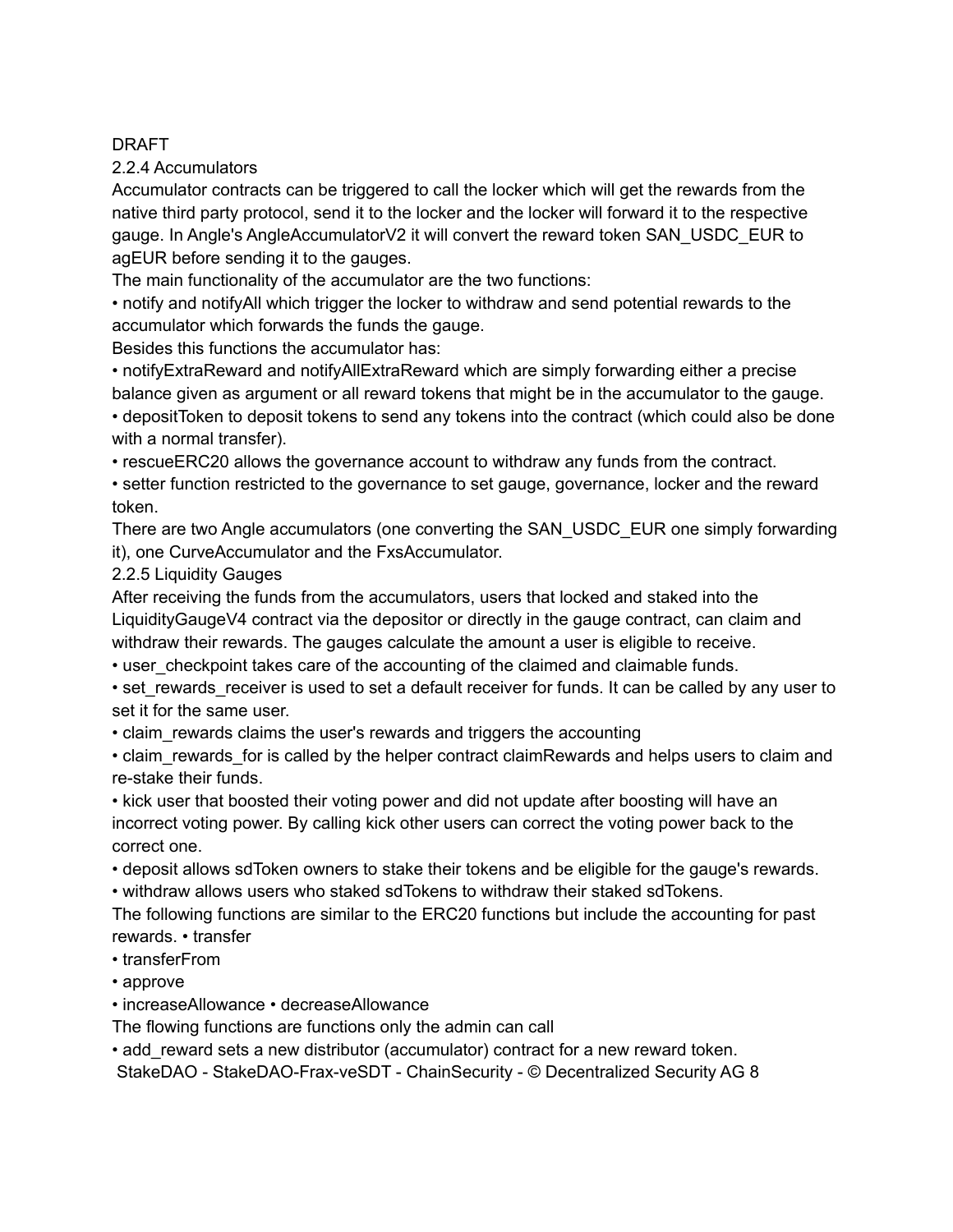•set\_reward\_distributor (also callable by the distributer contract itself) to change the distributor for a given token

• set claimer sets the claimer contract's ClaimRewards address. •commit transfer ownership and accept transfer ownership are called by the old

admin to nominate a new admin and by the new admin to accept the admin role.

The remaining function deposit reward token can be called by the accumulator contracts to deposit the reward into the gauge.

# 2.2.6 ClaimRewards

The ClaimRewards contract is a convenient helper contact for users who want to claim and re-strake their rewards. Instead of calling the gauge and veSDT contracts separately, users can save gas and use the ClaimRewards contract.

Users can call claimRewards and claim rewards from a specified array of gauges or call claimAndLock to additionally stake the received SDT token into the veSDT contract. The remaining functions are onlyGovernance to recover any token from the contract, allow or disallow certain gauges or depositor contracts.

2.2.7 Gauge Controller

The gauge controller contract calculates the weights to distribute the SDT rewards that are send to the different gauges. Each gauge has an individual weight and a type weight. The type weight is set for certain kinds/groups of gauges. Together, it determines the weight and, hence, the percentage a gauge will receive from the newly minted SDT tokens.

The admin restricted functionality is:

• commit transfer ownership and accept transfer ownership to transfer the ownership of the contract.

• add\_gauge to add a gauge and optional a initial weight and assign it to a type.

- addType allows adding a new gauge type (grouping).
- change\_type\_weight is used to change the weight of this type/group.
- change gauge weight overrides the users' votes and sets a weight for a gauge.

The entry point for users that own veSDT is vote for gauge weights. It allows users to vote on the weights of the gauges. The functions checkpoint, checkpoint\_gauge and

gauge relative weight write can be called by anyone. They update/checkpoint the weights for all or specific gauges.

# 2.2.8 StdDistributor

The StdDistributor contract distributes the new SDT tokens to the gauges according to the weights the veSDT owners voted. It queries the gauge controller to get the weights and sends the SDT to the gauges. The SDT is withdrawn from the Masterchef contract.

The main function is distributeMulti which will distribute the SDT rewards to multiple gauges. The remaining functions are all restricted to a GOVERNOR\_ROLE or GUARDIAN\_ROLE. The functions setDistribution, setGaugeController and setDelegateGauge are simple setters for the corresponding variable.

• toggleGauge allows to deactivate/kill a gauge to not be considered for the distribution anymore. • approveGauge sets max approval to a specific gauge to transferFrom tokens. • setTimePeriod sets the interval to pull from MasterChef.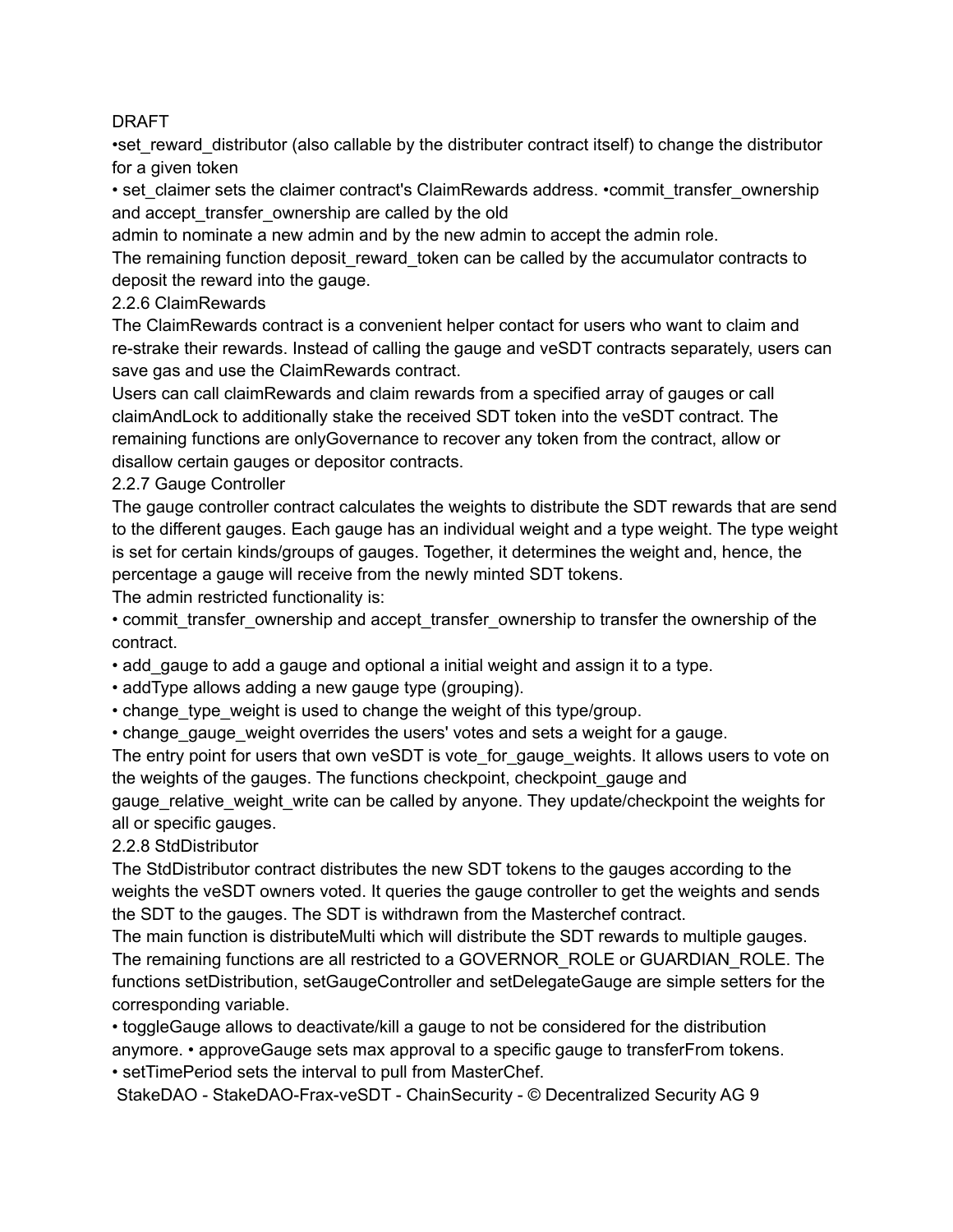• recoverERC20 will send any token from the contract to a specified address.

• toggleInterfaceKnown is restricted to the GUARDIAN\_ROLE role. It toggles the fact that a gauge delegate can be used for automation or not and therefore supports.

2.2.9 Masterchef and Mastercheftoken

The Masterchef contract is the owner of the SDT token contract and mints the new SDT tokens. To receive tokens from the Masterchef, a deposit needs to be done for a specific pool. Each pool will get a predefined amount of new token minted. Each pool has a token that can be deposited into the pool. The Stake Dao governance account needs to create a token (MasterchefMasterToken), add a new pool with this token, define the SDT this pool receives per block and deposit the according pool token into the pool. Hence, the MasterchefMasterToken is just a workaround to have a token for a pool and some kind of access control. 2.2.10 veSDT

veSDT is the voting escrow contract for the Stake Dao token and works similar to Curve's and Angle's voting escrow contract. Allowing users to lock their SDT and receive veSDT. Depending on the time and amount locked the voting weight determined. The core functionalities for the users are:

• create lock to lock a certain amount of SDT for a defined time.

• deposit for, deposit for from and increase amount which are functions to increase the amount tokens locked for a specific address.

• withdraw allows users to withdraw their staked STD after the unlock time has passed. The admin can call

• commit transfer ownership and accept transfer ownership to transfer the ownership of the contract.

• commit smart wallet checker and apply smart wallet checker to set a whitelisting contract that checks if a given contract has the permission to own veSDt.

• increase unlock time can be called to lock the already locked funds for a longer period and gain more voting power.

Anyone can call checkpoint to account for the global data needed to calculate the voting weights. 2.2.11 FeeDistributor

The FeeDistributor contract distributes the reward tokens (sdFrax3Crv) to veSDT holder. They can call claim or claim many to receive their share of the reward or checkpoint token to trigger the reward calculation and accounting. checkpoint total supply can be called to only trigger the total supply accounting. The last two functions can only be called if the admin allowed checkpointing for users. Additionally, users can send in all their tokens and donate them via calling burn to the contract.

The remaining functions are administrative functions.

- commit\_admin and accept\_admin transfer the admin power of the contract.
- toggle allow checkpoint token toggles if anyone can checkpoint ot only the admin.

• kill me deactivates the contract functions and transfers the token balance out to an emergency account.

• recover balance allows to withdraw any token that supports the transfer method from the contract except for the reward token itself.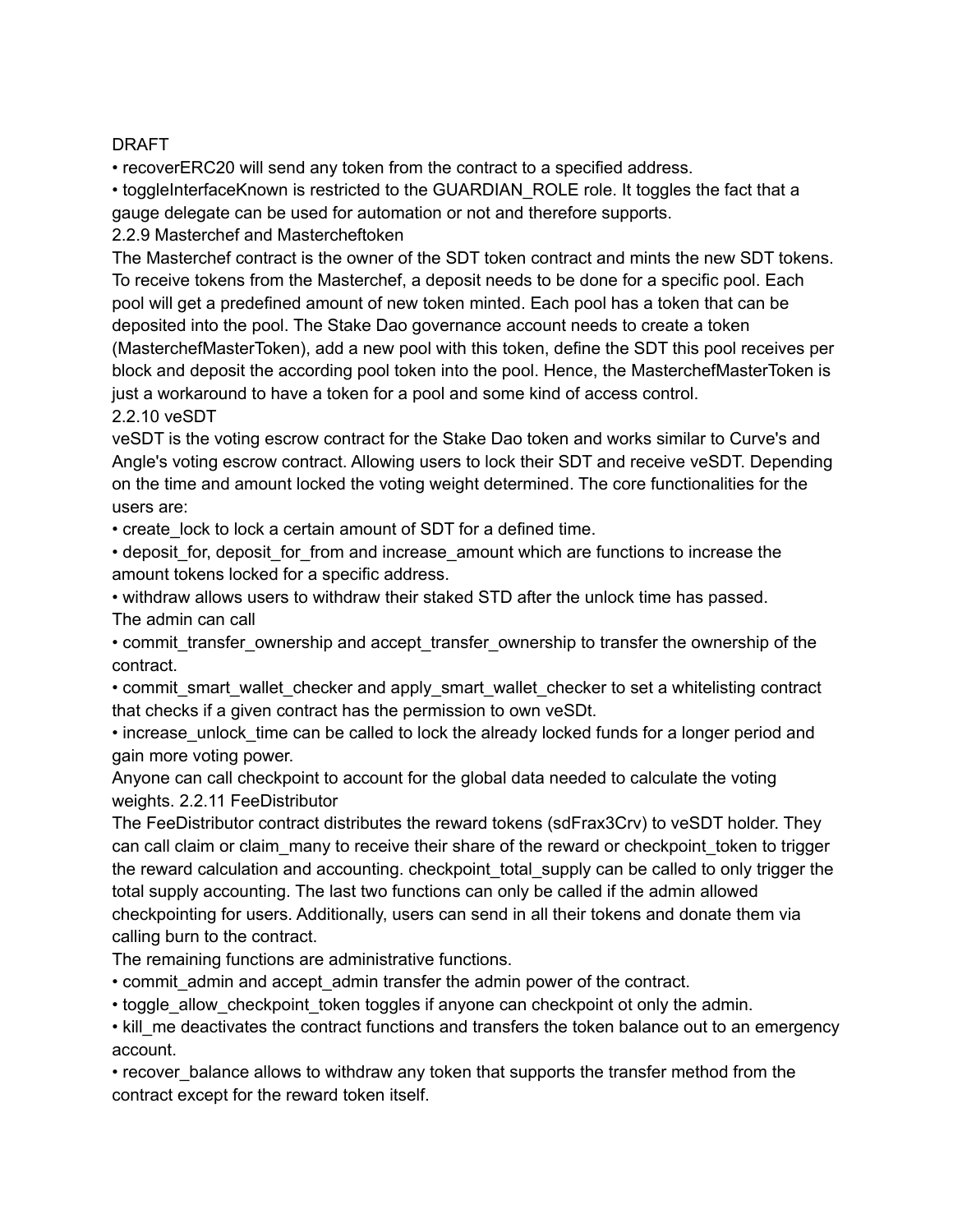StakeDAO - StakeDAO-Frax-veSDT - ChainSecurity - © Decentralized Security AG 10

#### DRAFT

#### 2.2.12 SmartWalletWhitelist

Is a simple whitelist that can be used to whitelist addresses that are allowed to hold veSDT. The whitelisting is done by the admin via approveWallet and revokeWallet. The whitelisting can be relayed/delegated to another checking contract. If the admin sets another checker contract via commitSetChecker and applySetChecker. Additionally the admin account can be changed by calling commitAdmin and applyAdmin.

#### 2.2.13 Assumptions

The system has many roles as there is no centralized access control. Each contract has its own access control and admin role. We assume that all privileged roles are fully trusted. We additionally assume that all roles will be controlled by a properly setup governance account. We refer to all these roles as governance roles.

The audit was performed on a specific setup with a fixed set of tokens and contracts. Modifications and updates might break the system and need to be checked carefully before applied. We assume that critical functions like distributeMulti in the StdDistributor are always called in time and for all relevant contracts.

StakeDAO - StakeDAO-Frax-veSDT - ChainSecurity - © Decentralized Security AG 11

#### DRAFT

#### 3 Limitations and use of report

Security assessments cannot uncover all existing vulnerabilities; even an assessment in which no vulnerabilities are found is not a guarantee of a secure system. However, code assessments enable the discovery of vulnerabilities that were overlooked during development and areas where additional security measures are necessary. In most cases, applications are either fully protected against a certain type of attack, or they are completely unprotected against it. Some of the issues may affect the entire application, while some lack protection only in certain areas. This is why we carry out a source code assessment aimed at determining all locations that need to be fixed. Within the customer-determined time frame, ChainSecurity has performed an assessment in order to discover as many vulnerabilities as possible.

The focus of our assessment was limited to the code parts defined in the engagement letter. We assessed whether the project follows the provided specifications. These assessments are based on the provided threat model and trust assumptions. We draw attention to the fact that due to inherent limitations in any software development process and software product, an inherent risk exists that even major failures or malfunctions can remain undetected. Further uncertainties exist in any software product or application used during the development, which itself cannot be free from any error or failures. These preconditions can have an impact on the system's code and/or functions and/or operation. We did not assess the underlying third-party infrastructure which adds further inherent risks as we rely on the correct execution of the included third-party technology stack itself. Report readers should also take into account that over the life cycle of any software, changes to the product itself or to the environment in which it is operated can have an impact leading to operational behaviors other than those initially determined in the business specification.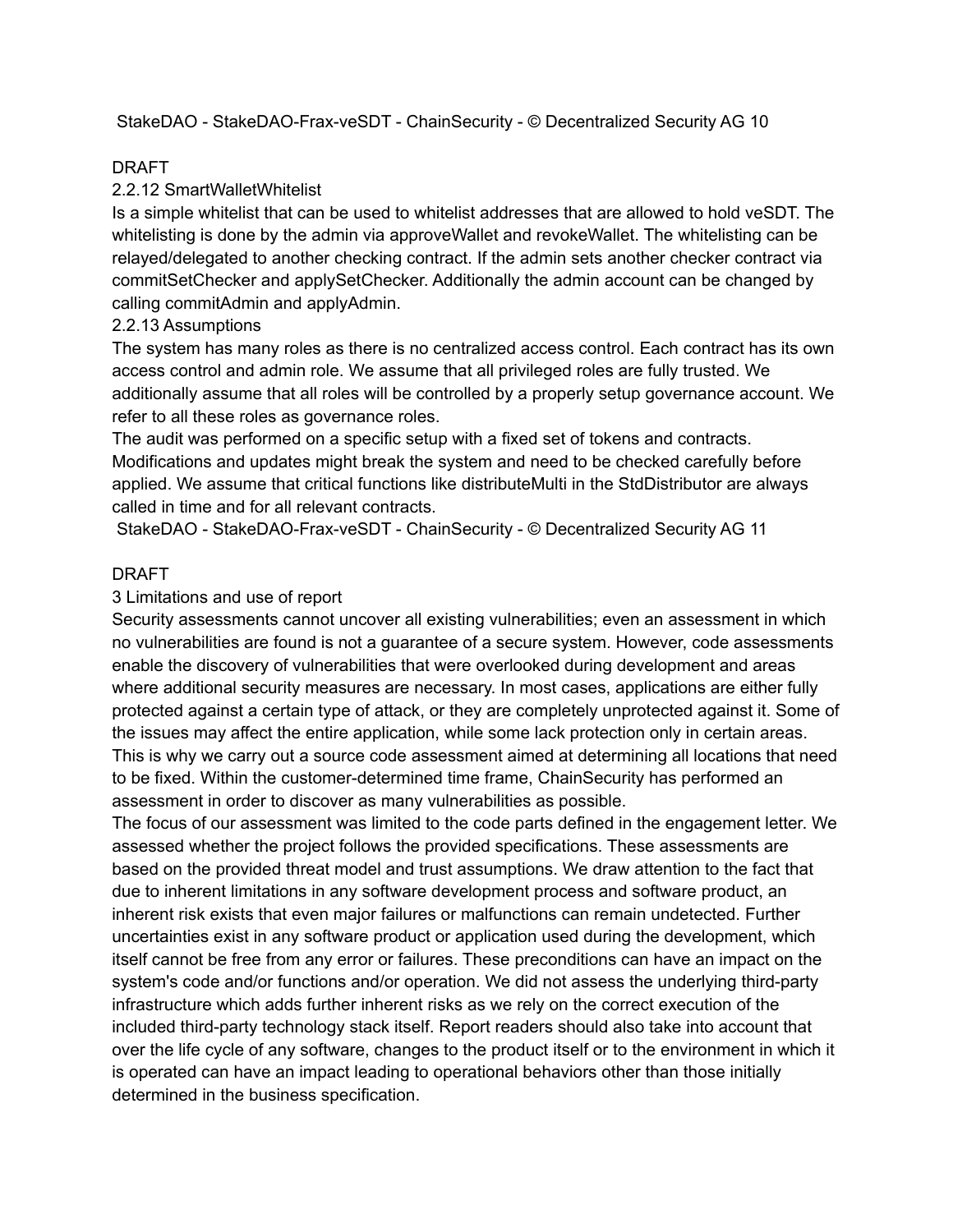StakeDAO - StakeDAO-Frax-veSDT - ChainSecurity - © Decentralized Security AG 12

#### DRAFT

4 Terminology

For the purpose of this assessment, we adopt the following terminology. To classify the severity of our findings, we determine the likelihood and impact (according to the CVSS risk rating methodology).

• Likelihood represents the likelihood of a finding to be triggered or exploited in practice • Impact specifies the technical and business-related consequences of a finding

• Severity is derived based on the likelihood and the impact

We categorize the findings into four distinct categories, depending on their severity. These severities are derived from the likelihood and the impact using the following table, following a standard risk assessment procedure.

Likelihood Impact High Medium Low High **Critical** High Medium Medium High Medium Low Low Medium Low Low

As seen in the table above, findings that have both a high likelihood and a high impact are classified as critical. Intuitively, such findings are likely to be triggered and cause significant disruption. Overall, the severity correlates with the associated risk. However, every finding's risk should always be closely checked, regardless of severity.

StakeDAO - StakeDAO-Frax-veSDT - ChainSecurity - © Decentralized Security AG 13

### DRAFT

5 Findings

In this section, we describe any open findings. Findings that have been resolved have been moved to the Resolved Findings section. The findings are split into these different categories:

• Design : Architectural shortcomings and design inefficiencies

• Correctness : Mismatches between specification and implementation

Below we provide a numerical overview of the identified findings, split up by their severity. Critical -Severity Findings 0 High -Severity Findings 1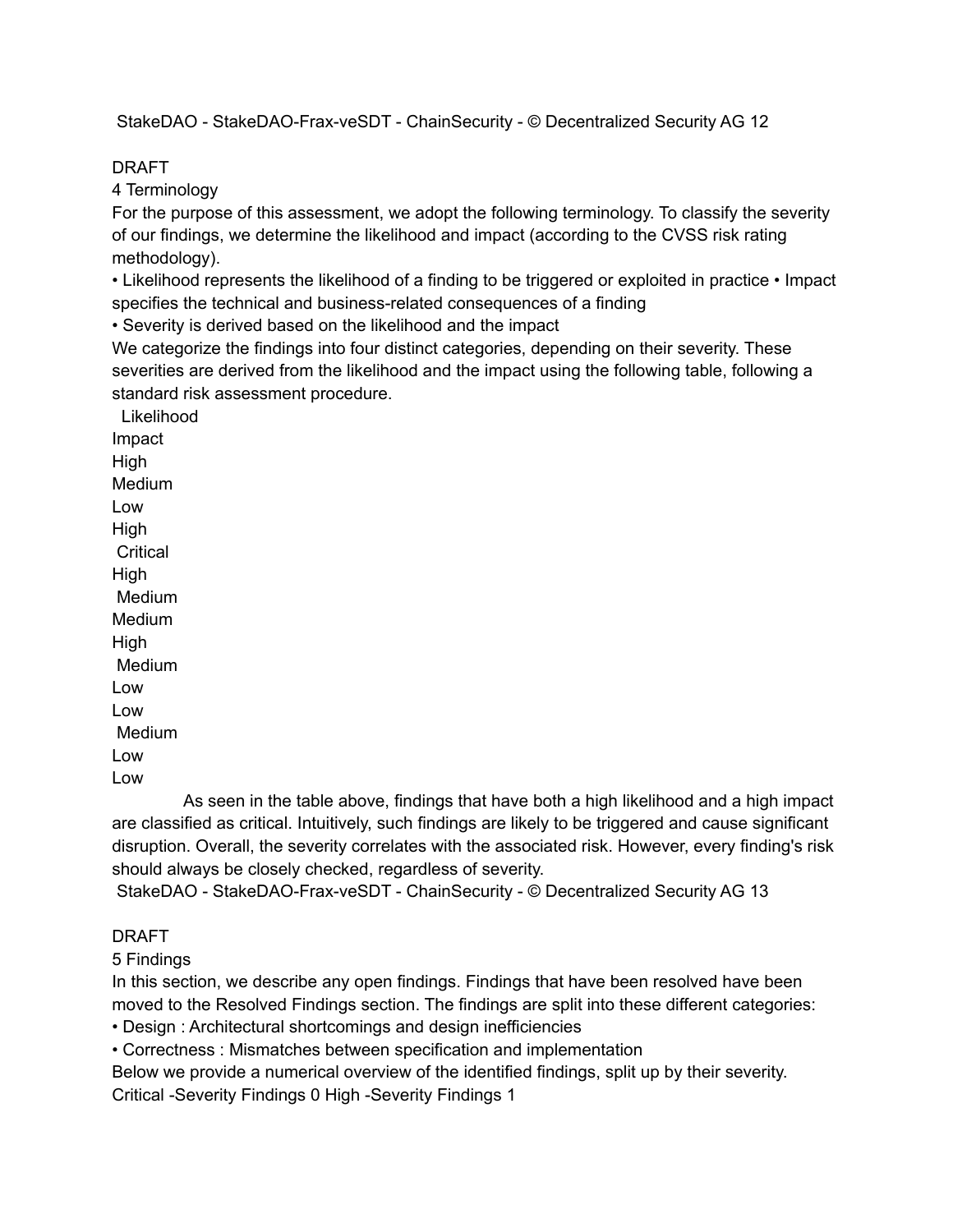• Incorrect Index Used to Access depositorsIndex

Medium -Severity Findings 1

• Possible to Lock Users' Funds Into veSDT

Low -Severity Findings 17

- Broad Function Visibility: approveWallet
- Inconsistent Checks When Depositing in veSDT
- Inconsistent Procedure for Updating admin
- Inconsistent Specification: deposit for from
- Inconsistent Specification: initialize

• Mismatch of Specification With the Function Modifier in AngleLocker • Missing Documentation for Parameter

- Missing Events for Sensitive Operations
- Missing Sanity Checks
- Missing Sanity Checks: AngleLocker
- Non-indexed Events
- Possible Gas Optimization in Mappings
- Possible to Optimize the Check on Distributor of tokenReward
- Unused Events
- Missing Sanity Checks: FraxLocker Acknowledged
- Missing Sanity Checks: FxsDepositor Acknowledged
- Missing Sanity Checks: sdFXSToken Acknowledged

5.1 Incorrect Index Used to Access

depositorsIndex

Correctness High Version 3

StakeDAO - StakeDAO-Frax-veSDT - ChainSecurity - © Decentralized Security AG 14

### DRAFT

In the function addDepositor of ClaimRewards , values of depositorsIndex are set using depositor addresses as indexes.

In claimAndLock this array is accessed twice using token addresses as indexes.

Given that there are no contract defining both a token and a depositor in the codebase, it would most likely lead depositorsIndex[token] to always evaluate to 0 and hence use the first element of lockStatus.staked and lockStatus.locked as decisions for each token.

5.2 Possible to Lock Users' Funds Into veSDT Design Medium Version 3

Users that lock their tokens into the voting escrow contract need to approve an allowance to veSDT and then call deposit for or deposit for from to transfer the tokens. However, if a user approves to the veSDT an amount that is larger than the intended amount of tokens to be locked, or max uint for simplicity, the user's tokens are exposed to arbitrary locking. In such cases the function deposit\_for allows anyone to lock more of user's tokens into the contract without their clear consent. This is possible because the function deposit for inclusion the internal function deposit for without passing the msg.sender as a parameter:

The internal function transfers the tokens from \_addr if enough allowance exists, while the caller only pays the gas costs:

5.3 Broad Function Visibility: approveWallet Design Low Version 3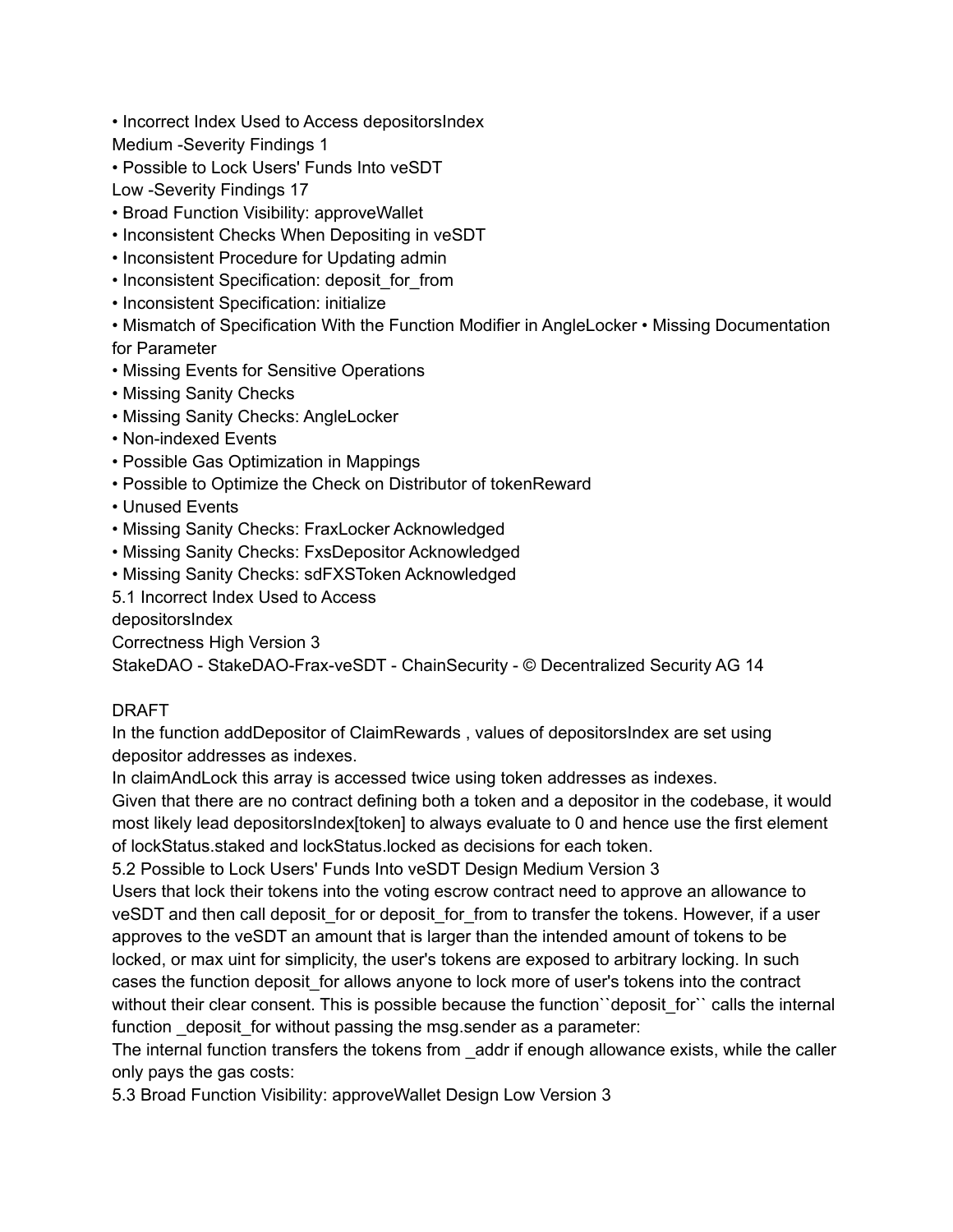The visibility of the function SmartWalletWhitelist.approveWallet is public, however it is not called internally. For functions that are expected to be called from other contracts only, the function visibility can be restricted to external instead of public. This allows to save gas costs, as public functions copy array function arguments to memory which can be expensive. depositorsIndex[ depositor] = depositorsCount;

if (depositor != address(0) && lockStatus.locked[depositorsIndex[token]]) {

IERC20(token).approve(depositor, balance);

if (lockStatus.staked[depositorsIndex[token]]) {

IDepositor(depositor).deposit(balance, false, true, msg.sender); } else {

IDepositor(depositor).deposit(balance, false, false, msg.sender);

}

def deposit for( addr: address, value: uint256):

...

self.\_deposit\_for(\_addr, \_value, 0, self.locked[\_addr], DEPOSIT\_FOR\_TYPE)

def deposit for( addr: address, value: uint256, unlock time: uint256, locked balance: LockedBalance, type: int128):

... if  $value != 0$ : assert ERC20(self.token).transferFrom(\_addr, self, \_value) StakeDAO - StakeDAO-Frax-veSDT - ChainSecurity - © Decentralized Security AG 15

DRAFT

5.4 Inconsistent Checks When Depositing in

veSDT

Correctness Low Version 3

The function increase amount requires that the msg.sender is either an externally owned contract or

a whitelisted contract:

However, the function deposit for performs the same operation if addr is msg.sender and does not have the above restriction.

5.5 Inconsistent Procedure for Updating admin Design Low Version 3

Multiple contracts have an admin role that is privileged and can call sensitive functions. However, the procedure to update such privileged roles is not consistent among different contracts. Namely, SmartWalletWhiteList uses commit/apply approach, meaning the current admin initially calls commitAdmin and then should call applyAdmin to set the new admin. While, LiquidityGaugeV4, FeeDistributor, veBoostProxy use commit/accept approach. Differently from the previous contracts, veSDT provides both procedures commit/accept and commit/apply to update the admin.

5.6 Inconsistent Specification:

deposit\_for\_from

Correctness Low Version 3

The functions deposit for and deposit for from have a similar behavior, however their NatSpec specification is inconsistent. The comment for deposit for:

while the respective description for deposit for from is: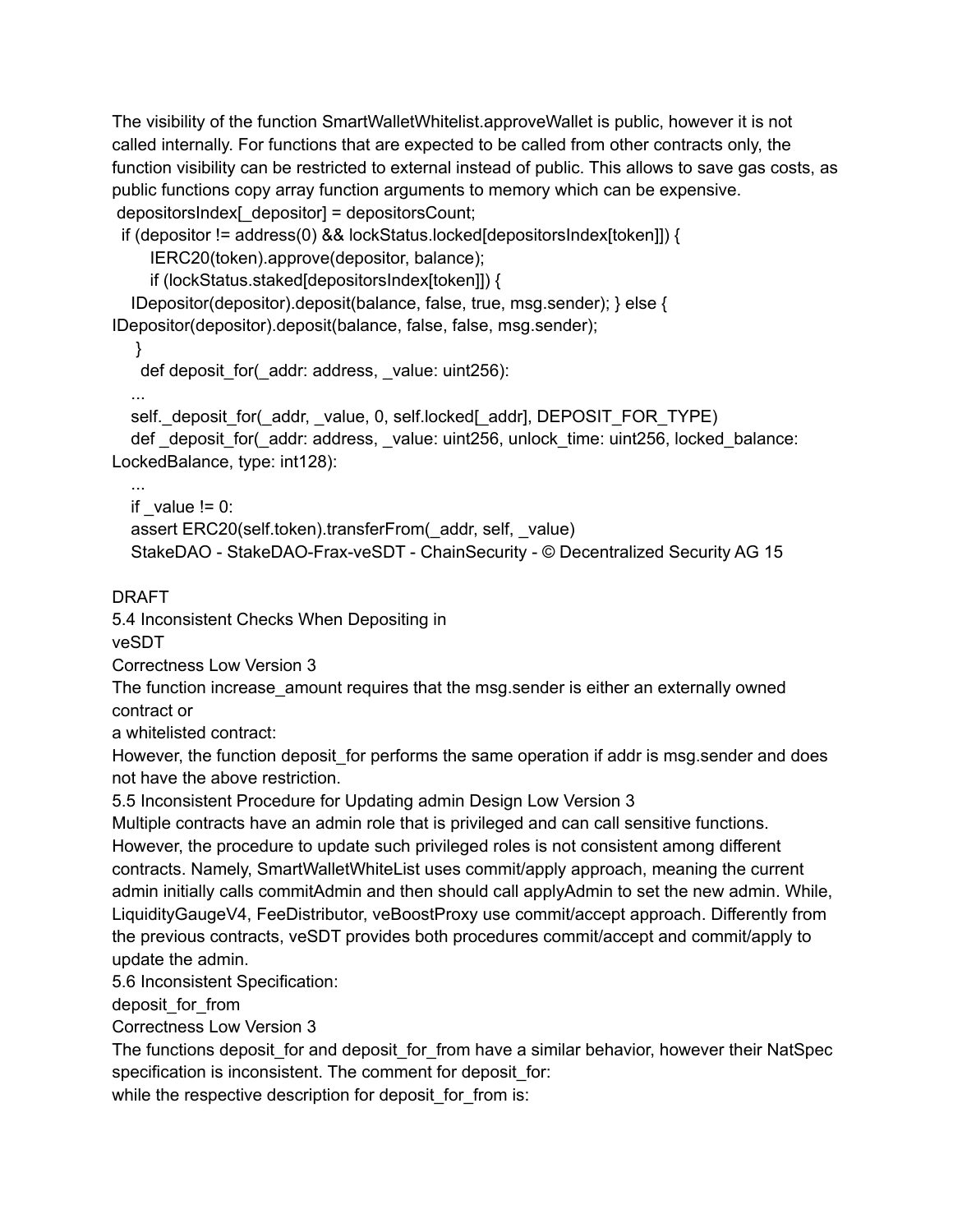5.7 Inconsistent Specification: initialize Correctness Low Version 3

The NatSpec description of veSDT's initialize function describe token\_addr as being the

address of the ERC20ANGLE contract while the contract is a voting escrow for the SDT token. self.assert\_not\_contract(msg.sender)

@dev Anyone (even a smart contract) can deposit for someone else, but

cannot extend their locktime and deposit for a brand new user

@dev Anyone (even a smart contract) can deposit for someone else from their account StakeDAO - StakeDAO-Frax-veSDT - ChainSecurity - © Decentralized Security AG 16

DRAFT

5.8 Mismatch of Specification With the Function

Modifier in AngleLocker Correctness Low Version 3

The specification of the AngleLocker's function createLock states that it can only be called by governance or proxy, however, the modifier onlyGovernance is used and the mentioned proxy is not declared anywhere.

5.9 Missing Documentation for Parameter

Design Low Version 3

The function GaugeController. \_ init \_ has no NatSpec description for the parameter admin.

5.10 Missing Events for Sensitive Operations

Design Low Version 3

Multiple contracts do not emit events when sensitive operations are performed, e.g., the update of the

admin for a contract.

We provide below some examples:

• SmartWalletWhitelist.sol: applyAdmin and applySetChecker.

• ClaimRewards.sol: setGovernance.

• SdtDistributor.sol: initializeMasterchef, setDistribution and setTimePeriod. •

LiquidityGaugeV4.vy: add\_reward, set\_reward\_distributor and set\_claimer.

5.11 Missing Sanity Checks

Design Low Version 3

Several setter functions in multiple contracts do not perform sanity checks for the new values that are set.

We provide examples of such cases below:

•SdtDistributor.sol: \_masterchef parameter in initialize and \_delegateGauge in setDelegateGauge.

• LiquidityGaugeV4.vy: distributor in add reward.

• veSDT.vy: token addr in initialize and addr in commit smart wallet checker.

• FeeDistributor.vy: start time in the constructor.

5.12 Missing Sanity Checks: AngleLocker Design Low Version 3

StakeDAO - StakeDAO-Frax-veSDT - ChainSecurity - © Decentralized Security AG

17

DRAFT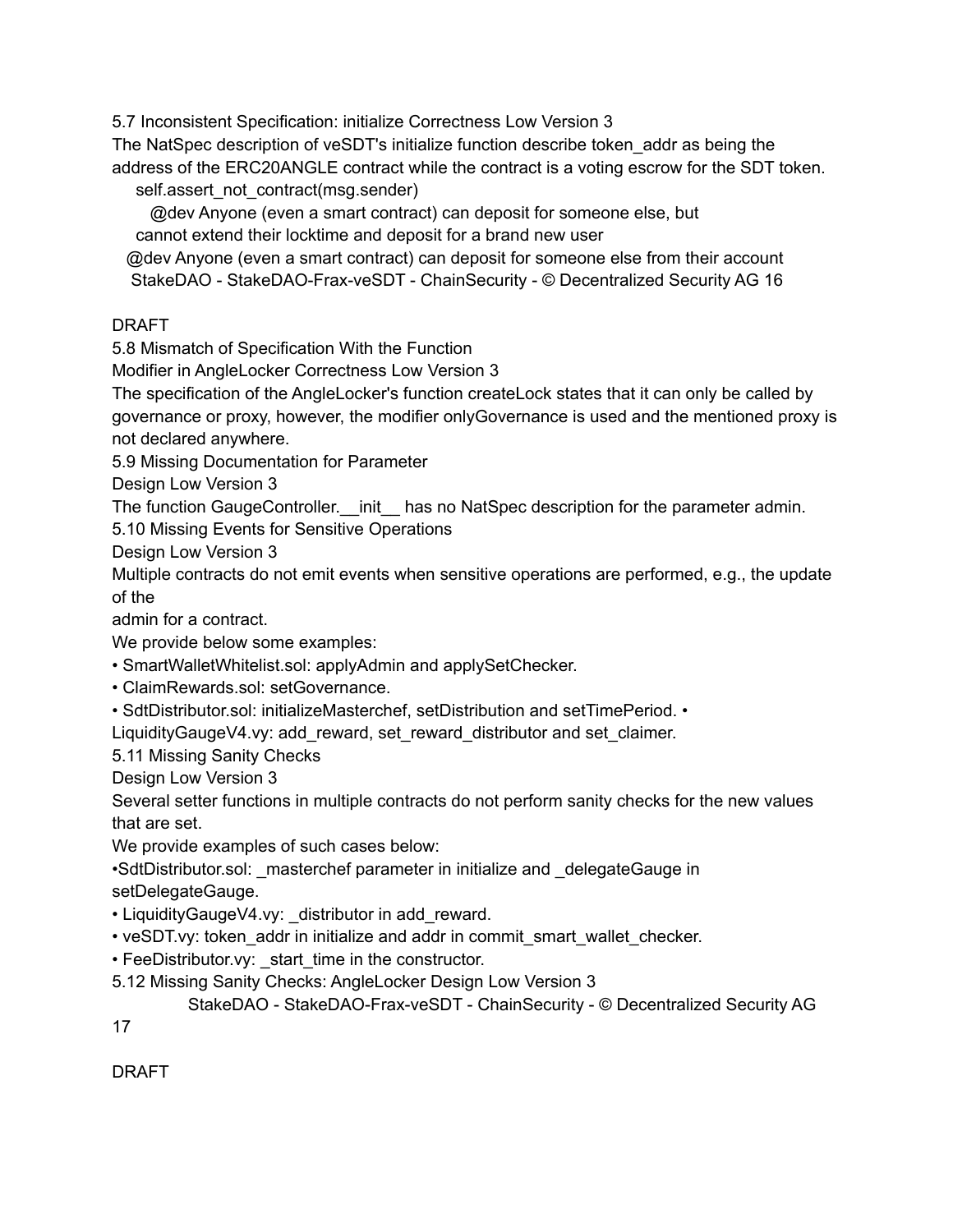The setter functions take an address as a parameter and assign it to a state variable. Given the sensitivity of such functions, basic sanity checks on the input parameter help to eliminate the risk of setting address(0) to the state variable of the contract by accident (e.g. UI bugs).

5.13 Non-indexed Events

Design Low Version 3

Events can be indexed to easily filter and search for the indexed arguments. This is used in most contracts. Without full specification about what needs indexing we simply highlight that the following occasions are not indexed and the need of indexing should be revised by StakeDAO.

• Completely no indexed events in BaseAccumulator • Completely no indexed events in ClaimRewards

• Completely no indexed events in GaugeController • Multiple not indexed events in LiquidityGaugeV4

• Multiple not indexed events in veBoostProxy

• No indexed events in CommitAdmin and ApplyAdmin in FeeDistributor

5.14 Possible Gas Optimization in Mappings

Design Low Version 3

Multiple contracts of the system use mappings in the format: mapping (key type  $\equiv$  bool). Solidity uses a word (256 bits) for each stored value and performs some additional operations when operating bool values (due to masking). Therefore, using uint256 instead of bool is slightly more efficient.

We provide below the list of mappings that can be optimized:

• SmartWalletChecker.sol: wallets.

• ClaimRewards.sol: gauges.

• SdtDistributor.sol: killedGauges, isInterfaceKnown and isGaugePaid.

5.15 Possible to Optimize the Check on

Distributor of tokenReward Design Low Version 3

The function BaseAccumulator. notifyReward checks if the distributor of \_tokenReward is not address(0), then it performs the two external calls as shown below:

if (ILiquidityGauge(gauge).reward\_data(\_tokenReward).distributor != address(0)) {

IERC20(\_tokenReward).approve(gauge, \_amount);

ILiquidityGauge(gauge).deposit\_reward\_token(\_tokenReward, \_amount);

... }

StakeDAO - StakeDAO-Frax-veSDT - ChainSecurity - © Decentralized Security AG 18

### DRAFT

The function call deposit reward token succeeds only if the accumulator is the distributor for the tokenReward, otherwise it reverts. Hence, the function could be optimized by directly checking if the distributor of the \_tokenReward is the accumulator.

5.16 Unused Events

Design Low Version 3

Several contracts declare events that remain unused in the existing code base. The StakeDAO should

assess if such events should be removed or emit them accordingly. We provide a list of unused events: • ClaimRewards.sol: DepositorDisabled, RewardClaimedAndLocked and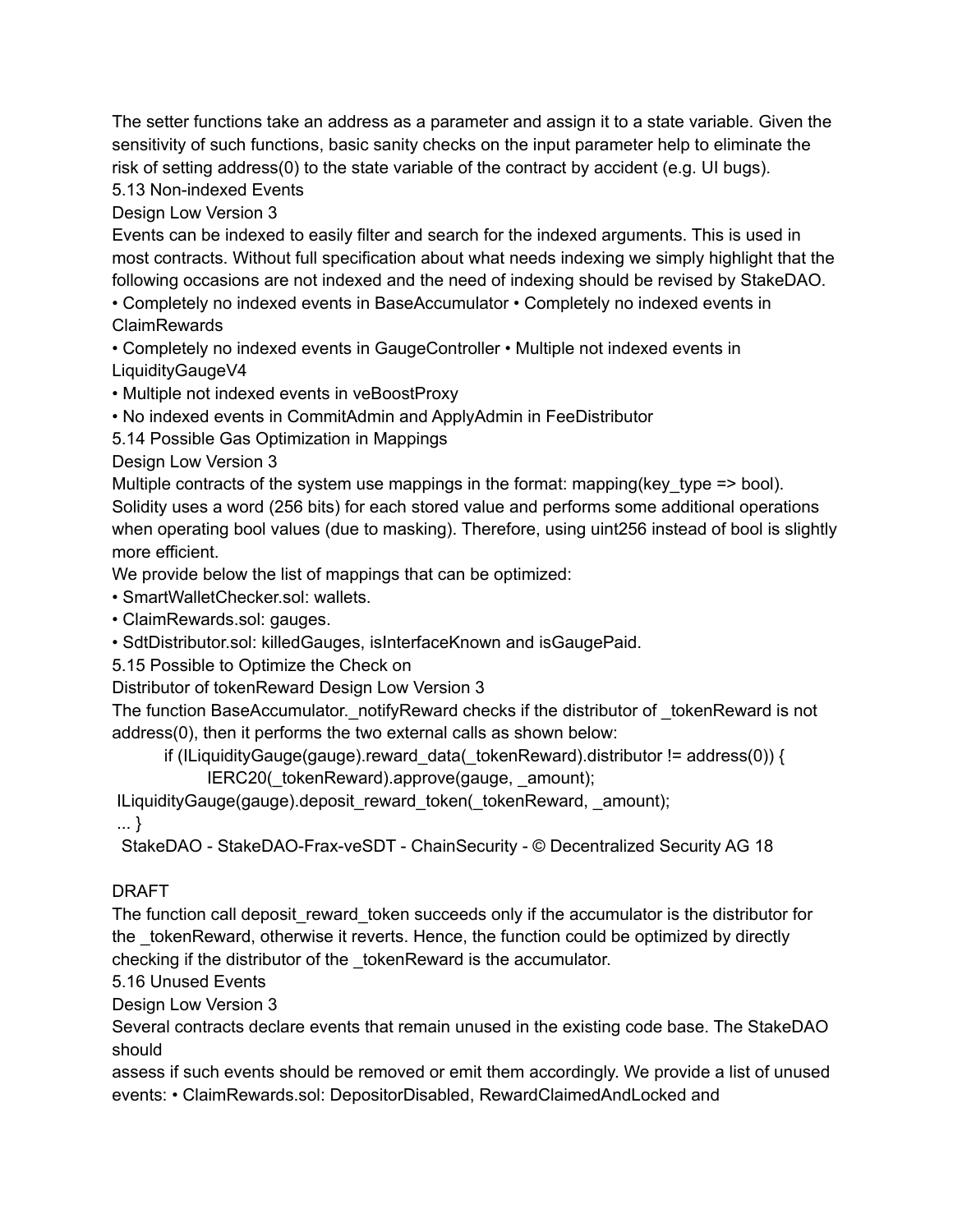RewardClaimedAndSent.

• SdtDistributorEvents.sol: DistributionsToggled, RateUpdated,

UpdateMiningParameters.

• GaugeController.vy: KilledGauge.

5.17 Missing Sanity Checks: FraxLocker Design Low Version 1 Acknowledged

The setter functions take an address as a parameter and assign it to a state variable. Given the sensitivity of such functions, basic sanity checks on the input parameter help to eliminate the risk of setting address(0) to the state variable of the contract by accident (e.g. UI bugs). Acknowledged

Due to efficiency reasons, StakeDAO decided to keep the function as it is.

5.18 Missing Sanity Checks: FxsDepositor Design Low Version 1 Acknowledged

The setter functions that take an address as a parameter and assign it to a state variable lack basic sanity checks on the input parameter. Such checks would help to eliminate the risk of setting address(0) to the state variable of the contract by accident (e.g. UI bugs). Acknowledged

Due to efficiency reasons, StakeDAO decided to keep the function as it is.

5.19 Missing Sanity Checks: sdFXSToken Design Low Version 1 Acknowledged

StakeDAO - StakeDAO-Frax-veSDT - ChainSecurity - © Decentralized Security AG

19

# DRAFT

The function setOperator takes an address as a parameter and assigns it to the state variable operator. Given the sensitivity of this function, basic sanity checks on the parameter \_operator help to eliminate the risk of setting address(0) as the operator of the contract by accident (e.g. UI bugs).

Acknowledged

Due to efficiency reasons, StakeDAO decided to keep the function as it is.

StakeDAO - StakeDAO-Frax-veSDT - ChainSecurity - © Decentralized Security AG 20

# DRAFT

6 Resolved Findings

Here, we list findings that have been resolved during the course of the engagement. Their categories are explained in the Findings section.

Below we provide a numerical overview of the identified findings, split up by their severity. Critical -Severity Findings 0

High -Severity Findings 0

Medium -Severity Findings 2 • Inconsistent Access Control Code Corrected

• Update of unlockTime Specification Changed

Low -Severity Findings 9

- Broad Function Visibility Code Corrected
- Commented Code Code Corrected

• Mismatch of Specification With the Function Modifier Code Corrected • Revert Message on Modifier Code Corrected

• Unused Event Voted Code Corrected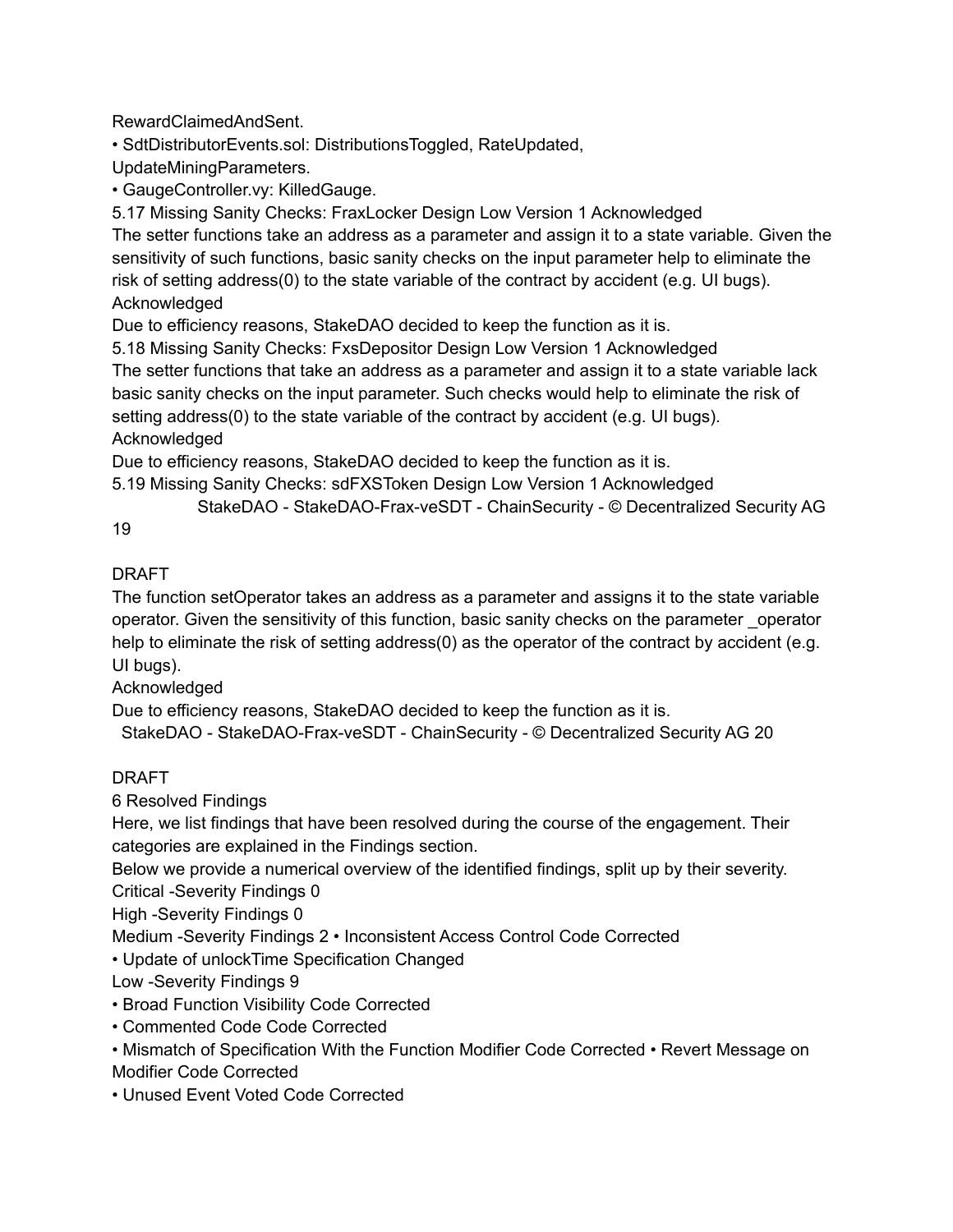• Unused Imports: FxsDepositor Code Corrected

- Unused Imports: FxsLocker Code Corrected
- Unused Imports: sdFXSToken Code Corrected
- createLock Access Control Code Corrected

6.1 Inconsistent Access Control

Design Medium Version 1 Code Corrected

The access control for FraxLocker.execute is onlyGovernanceOrDepositor. The function basically allows to call any arbitrary contract and function. The function

FraxLocker.claimFXSRewards has the following access control onlyGovernanceOrAcc. As execute can replicate the behavior of claimFXSRewards the access control is inconsistent because claimFXSRewards can be replicated by execute. Ultimately, giving the Depositor the same power as Acc in this case.

This is only a theoretical problem in the current implementation due to another issue. Code corrected

The updated code protects the function execute with the modifier onlyGovernance, which restricts the access to only the governance address.

StakeDAO - StakeDAO-Frax-veSDT - ChainSecurity - © Decentralized Security AG 21

# DRAFT

6.2 Update of unlockTime Design Medium Version 1 Specification Changed

We do not have sufficient specification about the intended behavior, but the following seems to be an issue. The internal function lockFXS updates the unlockTime if the following condition is satisfied:

Given that both unlockInWeeks and unlockTime store the number of seconds passed until a given week, the comparison with 2 (sec) seems incorrect.

Specification changed

The current code will always evaluate the if condition as true if the comparison is bigger than 1. StakeDAO changed the specification from two weeks to one week. Additionally, the 2 was changed to 1 (which has no effect but makes it more explicit). The code works but we need to highlight, that this only works for one week check.

6.3 Broad Function Visibility

Design Low Version 1 Code Corrected

The function depositFor in FxsDepositor is declared as public but it is never called internally. Following the best practices, functions expected to be called only externally should be declared as external.

Code corrected

The function depositFor has been removed from the contract.

6.4 Commented Code

Design Low Version 1 Code Corrected

The contract FraxLocker includes a function vote which is commented out. Please elaborate on the

cause and if this functionality should be implemented or the code removed completely. Code corrected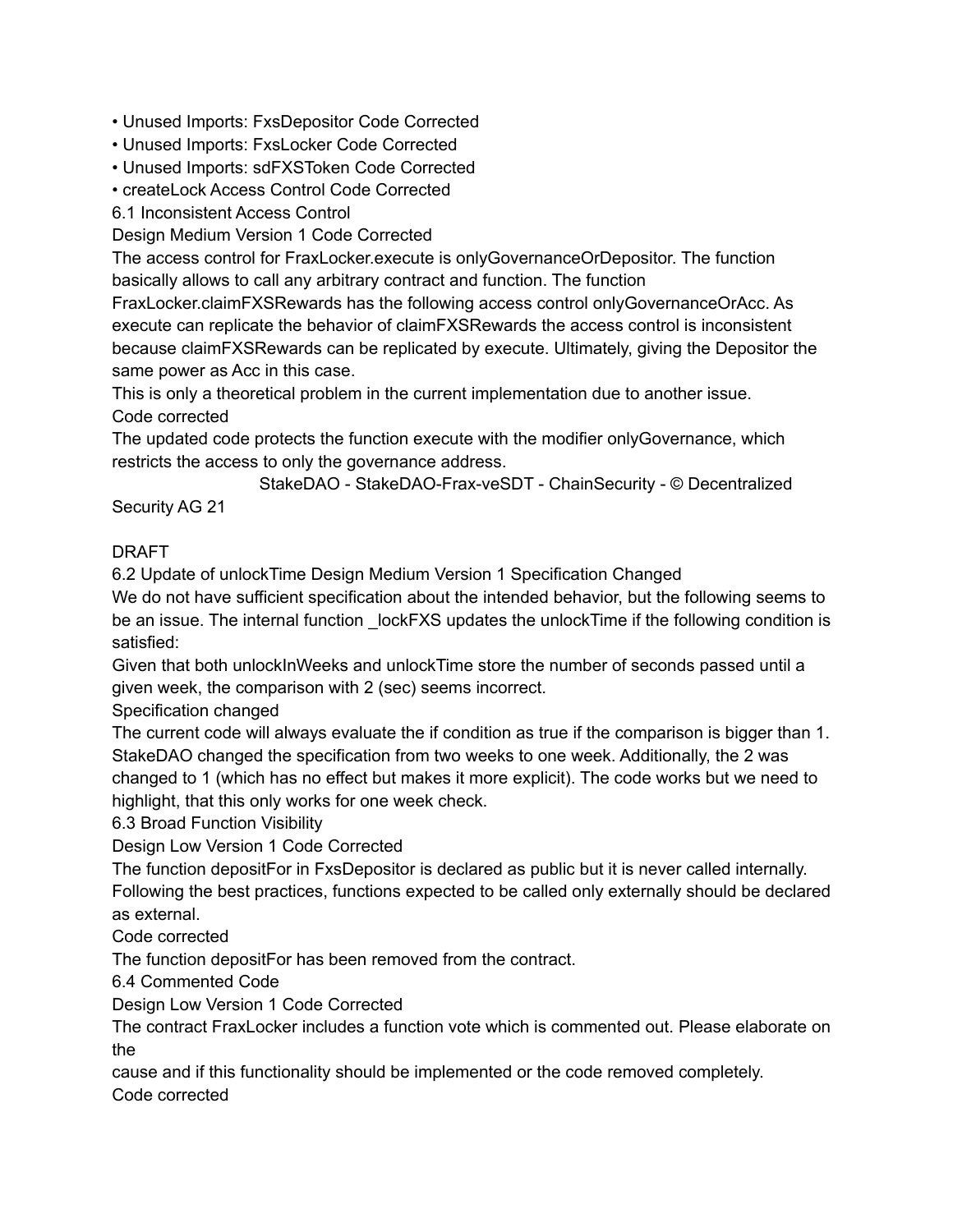The commented function was removed from the code base.

```
if (unlockInWeeks.sub(unlockTime) > 1) {
ILocker(locker).increaseUnlockTime(unlockAt);
unlockTime = unlockInWeeks;
```
}

```
StakeDAO - StakeDAO-Frax-veSDT - ChainSecurity - © Decentralized Security AG 22
```
# DRAFT

6.5 Mismatch of Specification With the Function

Modifier

Correctness Low Version 1 Code Corrected

The specification of the function createLock states that it can only be called by governance or proxy, however, the modifier onlyGovernanceOrDepositor is used, which checks if the msg.sender is either the governance or fxsDepositor address. Additionally, the fxsDepositor contract does not implement any functionality which calls createLock currently.

Code corrected\*

The updated spec state that createLock can be called only by the governance. The respective modifier onlyGovernance is now used.

6.6 Revert Message on Modifier

Correctness Low Version 1 Code Corrected

The modifier onlyGovernanceOrDepositor checks if the msg.sender is either governance or fxsDepositor address as shown:

modifier

# }

require

); \_;

```
onlyGovernanceOrDepositor() {
```
(

msg.sender

== governance ||

== fxsDepositor,

msg.sender

"!(gov||proxy||fxsDepositor)"

The error message claims that msg.sender is not proxy address, which is not declared in the contract.

Code corrected

The error message has been updated accordingly.

6.7 Unused Event Voted Design Low Version 1 Code Corrected

The contract FraxLocker declares the event Voted, however, it is not used in the current codebase.

Code corrected

The unused event Voted has been removed from the code.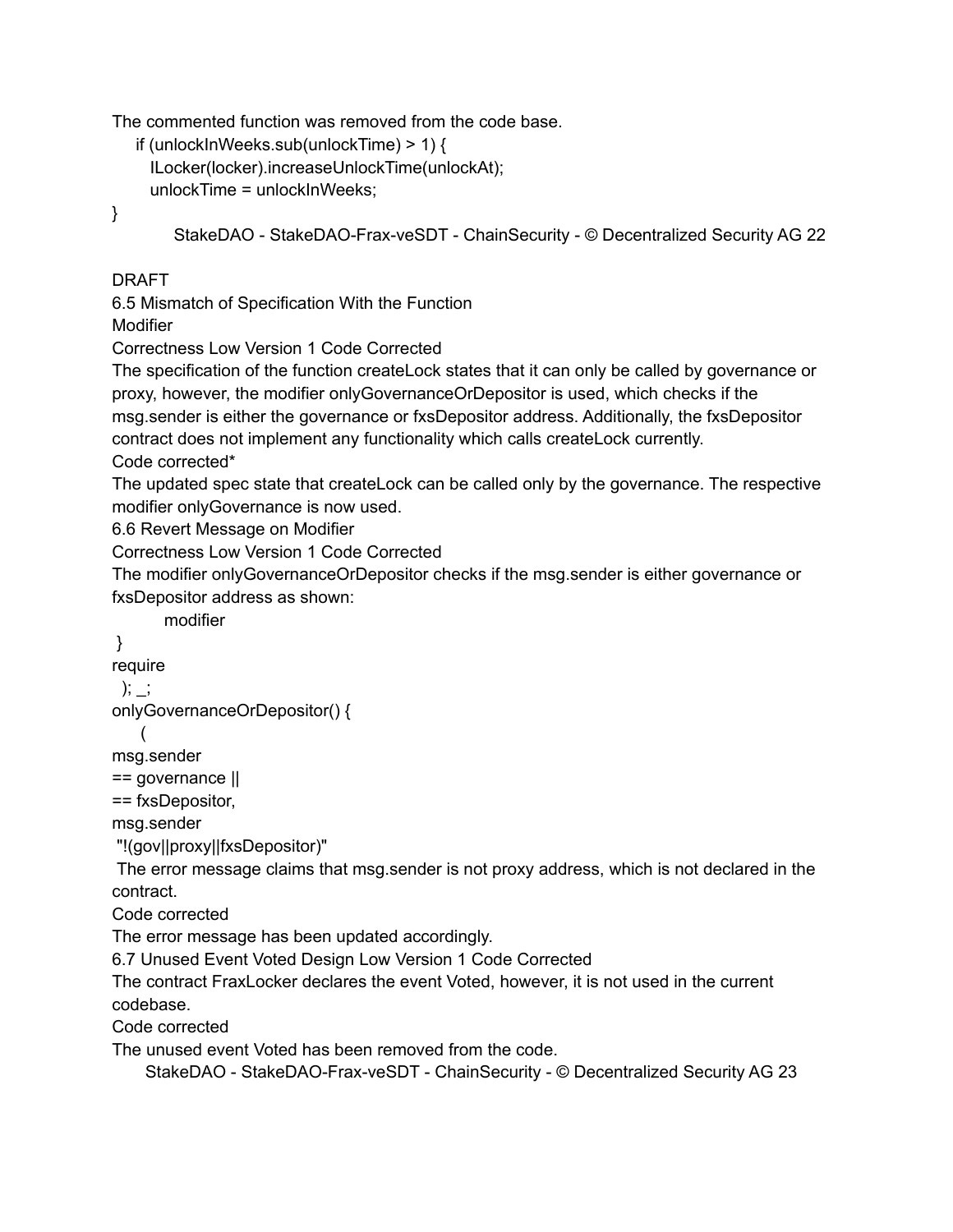6.8 Unused Imports: FxsDepositor Design Low Version 1 Code Corrected The file FxsDepositor.sol ( Version 2 Depositor contract) has the following unused import: Code corrected The unused libraries listed above have been removed from the updated code. 6.9 Unused Imports: FxsLocker Design Low Version 1 Code Corrected The contract FxsLocker has the following unused imports: Code corrected The unused libraries have been removed from the updated code. 6.10 Unused Imports: sdFXSToken Design Low Version 1 Code Corrected The file sdFXSToken.sol ( Version 2 sdToken) has the following unused imports: Code corrected The unused libraries listed above have been removed from the updated code. import import import "@openzeppelin/contracts/token/ERC20/ERC20.sol" ; ; ; "@openzeppelin/contracts/utils/Address.sol" "@openzeppelin/contracts/utils/Context.sol" import import "@openzeppelin/contracts/math/SafeMath.sol" "@openzeppelin/contracts/utils/Address.sol" ; ; import import import import "@openzeppelin/contracts/token/ERC20/IERC20.sol" ; ; ; ; "@openzeppelin/contracts/utils/Address.sol" "@openzeppelin/contracts/token/ERC20/SafeERC20.sol" "@openzeppelin/contracts/utils/Context.sol" StakeDAO - StakeDAO-Frax-veSDT - ChainSecurity - © Decentralized Security AG 24

### DRAFT

6.11 createLock Access Control Design Low Version 1 Code Corrected

The functions createLock, release and execute have the modifier onlyGovernanceOrDepositor, but the contract FxsDepositor never calls these functions. Specifications covering use cases when these functions are called by the depositor are missing.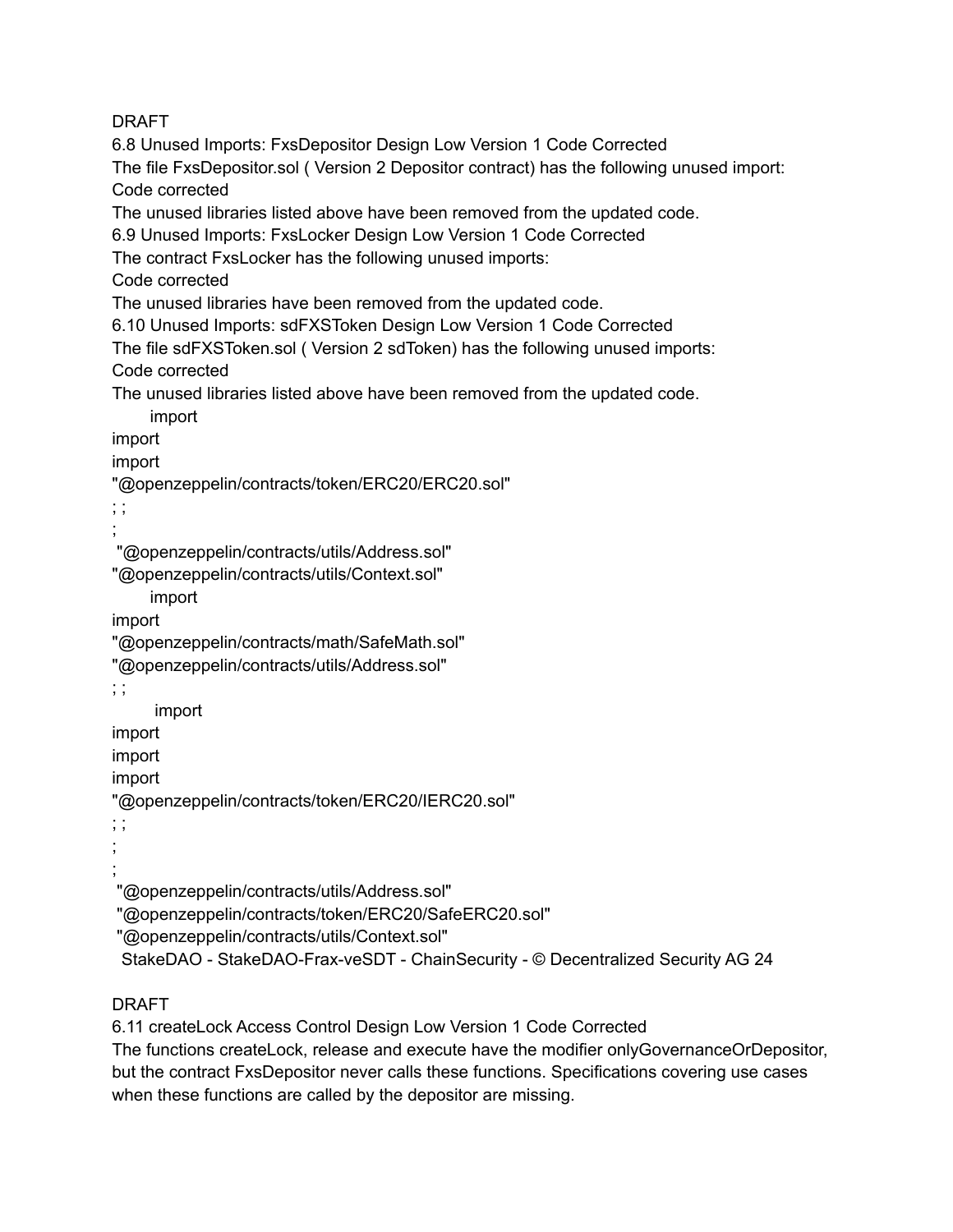Code corrected

The modifier for the functions listed above has been updated to onlyGovernance.

StakeDAO - StakeDAO-Frax-veSDT - ChainSecurity - © Decentralized Security AG 25

## DRAFT

7 Open Questions

Here, we list open questions that came up during the assessment and that we would like to clarify to ensure that no important information is missing.

7.1 Motivation of

BaseAccumulator.depositToken

Open Question Version 1

The function BaseAccumulator.depositToken allows users to transfer any ERC20 token to the accumulator contract. What is the motivation for providing this functionality for accumulators? StakeDAO - StakeDAO-Frax-veSDT - ChainSecurity - © Decentralized Security AG 26

# DRAFT

8 Notes

We leverage this section to highlight further findings that are not necessarily issues. The mentioned topics serve to clarify or support the report, but do not require an immediate modification inside the project. Instead, they should raise awareness in order to improve the overall understanding.

8.1 Admin's Weight on a Gauge Can Be

**Overwritten** 

Note Version 3

The function change\_gauge\_weight in GaugeController allows the admin to set the weight of any gauge to an arbitrary value. This value can be altered by voters of the gauge. If users vote for the gauge, its weight is increased to a higher value than set by the admin. Furthermore, if users that previously voted the gauge (before the admin called change\_gauge\_weight) remove their votes, the weight of the gauge is decreased to a lower value than set by the admin. 8.2 All Gauges Should Be Trusted

Note Version 3

The gauges are added into the system by the admin of the GaugeController and they are considered to be non-malicious. If an untrusted gauge is added, then it can exploit an reentrancy vulnerability in the function SdtDistributor. distributeReward which can drain all rewards:

8.3 Calculation of Seconds in Years

Note Version 1

The constant MAXTIME assumes a year with 364 days which is fully divisible by 7 -- days in a week.

8.4 Dust Amounts Not Accounted in veSDT Note Version 3

The function veSDT. checkpoint ignores locked tokens with an amount smaller than MAXTIME  $= 4 * 365 * 86400$ :

ILiquidityGauge(gaugeAddr).deposit\_reward\_token(address(rewardToken), sdtDistributed); uint256 private constant MAXTIME =  $4 * 364 * 86400$ ;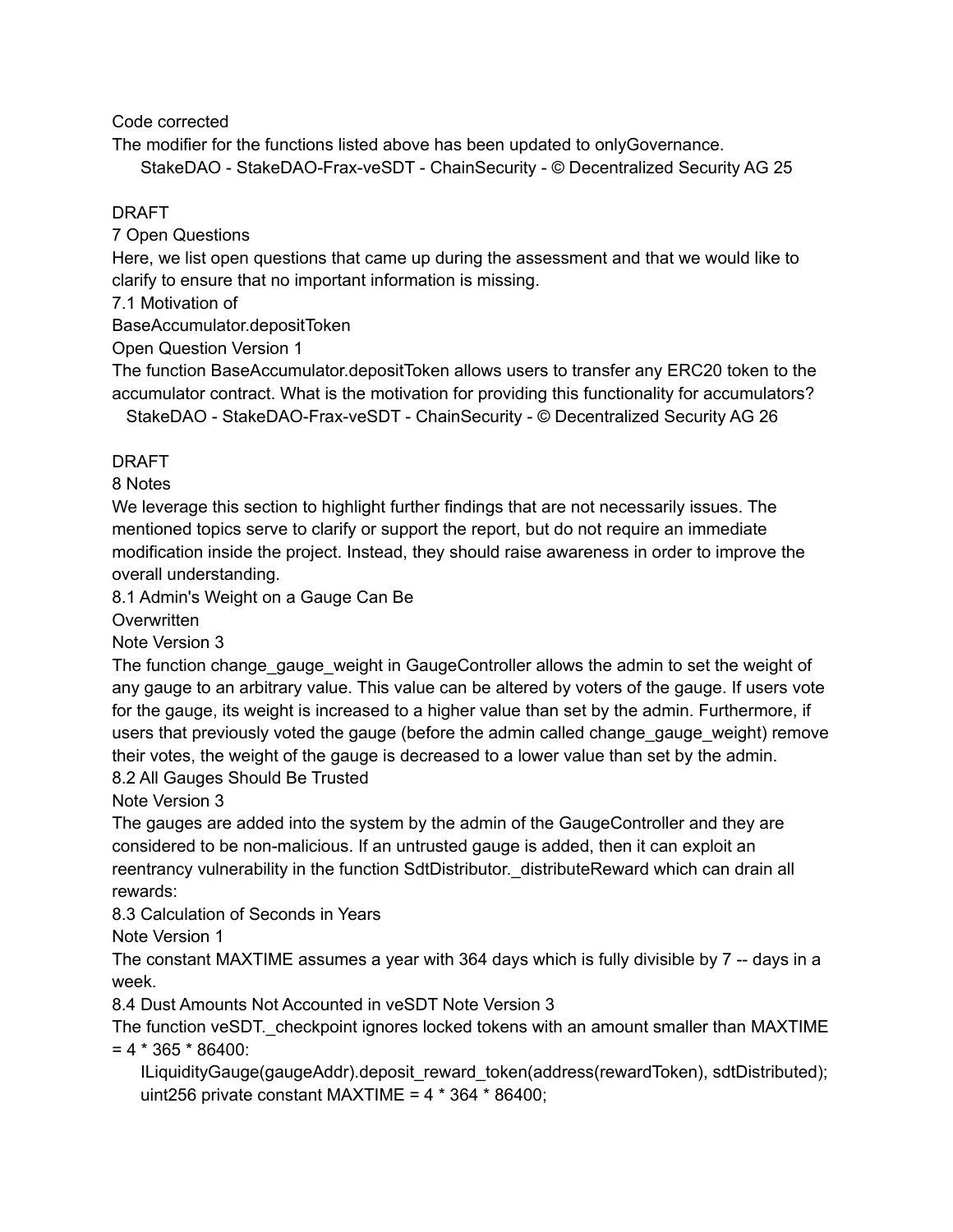def checkpoint(addr: address, old locked: LockedBalance, new locked: LockedBalance):

... u\_old.slope = old\_locked.amount / MAXTIME

...

StakeDAO - StakeDAO-Frax-veSDT - ChainSecurity - © Decentralized Security AG 27

# DRAFT

...

u\_new.slope = new\_locked.amount / MAXTIME

If old locked.amount or new locked.amount is less than MAXTIME, the respective slope is set to 0.

8.5 Event Can Be Emitted Multiple Times

Note Version 3

Several contracts follow the approach commit/accept to set a new admin for the contract. For such updates, an event CommitOwnership/ CommitAdmin is emitted on the commit operation, and ApplyOwnership / ApplyAdmin event is emitted when the new admin accepts the transfer. However, the accepting functions can be called multiple times, hence the respective events would be emitted for every call. We provide a list of such contracts here:

• GaugeController • veSDT

• FeeDistributor

• LiquidityGaugeV4 • veBoostProxy

8.6 Hardcoded Function parameter``unlock\_time``

Note Version 3

The internal function deposit for from has a parameter``unlock time``, which is hardcoded to  $\Omega$ 

whenever called.

8.7 Incorrect Checks in Tests

Note Version 3

Several tests were found to not perform the proper checks in the end of a task. Although it is out of the

scope of this assessment, we provide a non-exhaustive list of such tests here:

• step1 frax - Should lock FXS: The transfer's recipient is the locker and not the depositor,

meaning that the assertion for the depositor to hold 0 FXS will trivially pass.

•step1 frax - Should deposit and stake in gauge for caller:

expect(userSdFxsBalanceAfter).to.be.equal(userSdFxsBalanceAfter) will always pass.

• step1 frax - Should lock FXS: While the specification indicates "Lock FXS already deposited into the Depositor if there is any", each deposit call is followed by a call to lock. The functionality of locking already deposited FXS is not tested here.

•step1\_angle - Should deposit and stake in gauge for caller:

expect(userSdAngleBalanceAfter).to.be.equal(userSdAngleBalanceAfter) will always pass. StakeDAO - StakeDAO-Frax-veSDT - ChainSecurity - © Decentralized Security AG 28

DRAFT

8.8 Outdated Compiler Version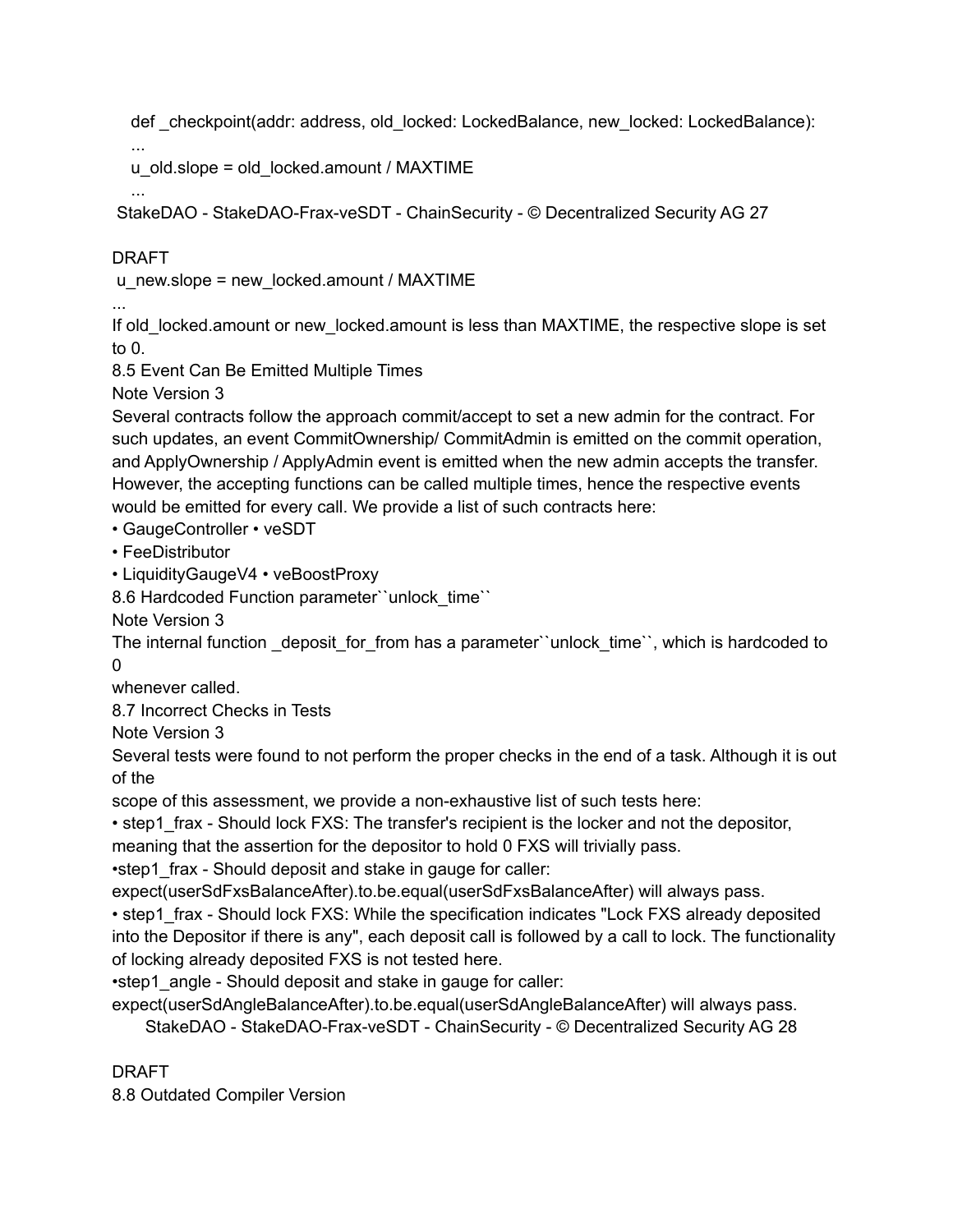Note Version 1

The compiler version: 0.8.7 is outdated (https://swcregistry.io/docs/SWC-102). The compiler version

has the following known bugs.

This is just a note as we do not see any severe issue using this compiler with the current code. At the

time of writing the most recent Solidity release is version 0.8.13.

8.9 Possible Reentrancy in lockToken for Special

**Tokens** 

Note Version 3

The function Depositor.lockToken performs a mint operation and afterwards emits an event and updates the state variable incentiveToken:

In the current code base, minter token is always the sdToken which extends the ERC20 standard and does not provide any callback functionality to the receiver, hence the code above is not vulnerable to reentrancy attacks. However, if in the future versions of the code the minter token is supposed to support callbacks, e.g., implement ERC777 standard and the mint operation provides an opportunity for reentrancy, the above function would be exploitable. 8.10 Proper Declaration of Constant Variables

Note Version 3

The variable MAX\_REWARDS in ClaimRewards is declared as immutable and assigned to a literal

value. To improve code readability, the variable can be marked as constant.

8.11 Reward Distribution Should Be Called

Periodically for All Gauges

Note Version 3

The function SdtDistributor.distributeMulti works correctly only if it is called periodically (at least once a day) for all the gauges, otherwise the following two issues arise:

1. Failing to call distributeMulti for a gauge on a given day means that the gauge does not receive its share of rewards for the respective day and the funds are locked in the contract. Only the governance can recover these funds via recoverERC20 function.

if (incentiveToken > 0) {

ITokenMinter(minter).mint( , incentiveToken); emit IncentiveReceived( , incentiveToken); incentiveToken = 0;

}

msg.sender

msg.sender

StakeDAO - StakeDAO-Frax-veSDT - ChainSecurity - © Decentralized Security AG 29

# DRAFT

2. On the time period that overlaps with the weekly event of updating votes for gauges, there is a time window for a malicious user to manipulate the rewards distributed to gauges. For example, if a gauge receives a higher weight for the following week, it is profitable for a malicious user to call the function distributeMulti when the new weight is applied, and